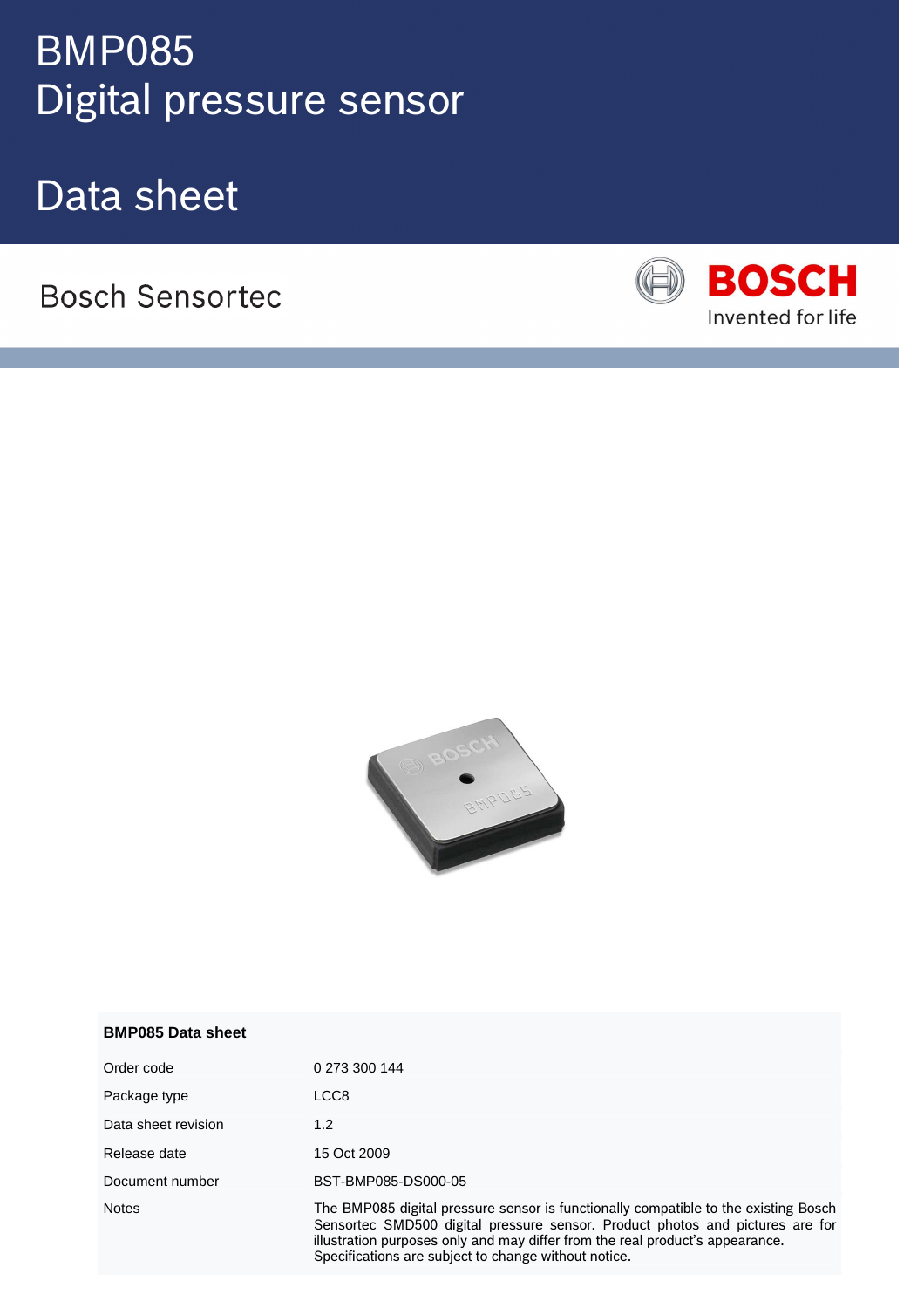

## BMP085 Digital pressure sensor

| <b>Key features</b><br>Pressure range:<br>Supply voltage: | 300  1100hPa (+9000m  -500m above sea level)<br>1.8  3.6V $(V_{DDA})$<br>1.62V  3.6V ( $V_{\text{DDD}}$ )                 |                                                                      |  |
|-----------------------------------------------------------|---------------------------------------------------------------------------------------------------------------------------|----------------------------------------------------------------------|--|
| LCC8 package:                                             | Small footprint: 5.0mm x 5.0mm<br>Super-flat:                                                                             | Robust, ceramic lead-less chip carrier (LCC) package<br>1.2mm height |  |
| Low power:                                                | 5µA at 1 sample / sec. in standard mode                                                                                   |                                                                      |  |
| Low noise:                                                | 0.06hPa (0.5m) in ultra low power mode<br>0.03hPa (0.25m) ultra high resolution mode<br>down to 0.1m (rms noise) possible |                                                                      |  |

- Temperature measurement included
- $-l^2C$  interface
- Fully calibrated
- Pb-free, halogen-free and RoHS compliant,
- MSL 1

## New features comparison

| Smaller package height                      | 1.2 <sub>mm</sub>  | $1.55$ mm          |
|---------------------------------------------|--------------------|--------------------|
| Faster conversion time (standard mode each) | $7.5ms$ (max.)     | 34ms               |
| Faster <sup>2</sup> C data transfer         | max. 3.4MHz        | max. 400kHz        |
| Extended min. supply voltage                | min. 1.8V          | min. 2.2V          |
| Lower stand-by current (typ.)               | 0.1 <sub>U</sub> A | 0.7 <sub>µ</sub> A |
| External clock                              | not necessary      | necessary          |

| <b>BMP085</b>      | <b>SMD500</b>      |
|--------------------|--------------------|
| 1.2 <sub>mm</sub>  | $1.55$ mm          |
| $7.5ms$ (max.)     | 34ms               |
| max. 3.4MHz        | max. 400kHz        |
| min. 1.8V          | min. 2.2V          |
| 0.1 <sub>µ</sub> A | 0.7 <sub>µ</sub> A |
| not necessary      | necessary          |
|                    |                    |

## Typical applications

- Enhancement of GPS navigation (dead-reckoning, slope detection, etc.)
- In- and out-door navigation
- Leisure and sports
- Weather forecast
- Vertical velocity indication (rise/sink speed)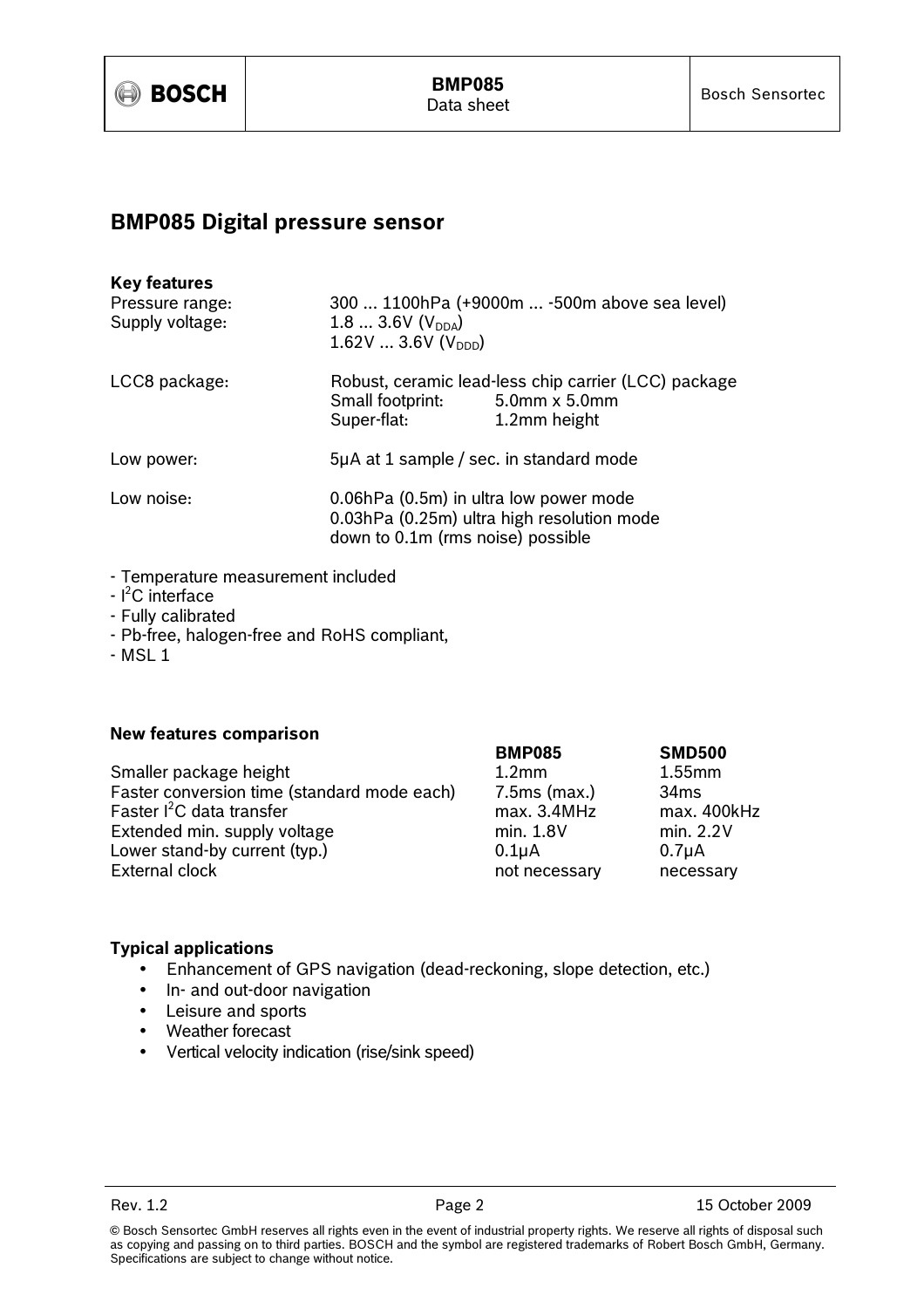

## BMB085 general description

The BMP085 is the fully pin- and function compatible successor of the SMD500, a new generation of high precision digital pressure sensors for consumer applications. The universal C-code SMD500/BMP085 ("BMP085\_SMD500\_API") is fully upward compatible to SMD500 and recognizes automatically the device ID. Customers already working with the SMD500 pressure sensor are invited to contact Bosch Sensortec as soon as they intend to switch-over to the BMP085 sensor for getting first-hand support.

The ultra-low power, low voltage electronics of the BMP085 is optimized for use in mobile phones, PDAs, GPS navigation devices and outdoor equipment. With a low altitude noise of merely 0.25m at fast conversion time, the BMP085 offers superior performance. The  $1^2C$ interface allows for easy system integration with a microcontroller.

The BMP085 is based on piezo-resistive technology for EMC robustness, high accuracy and linearity as well as long term stability.

Robert Bosch is the world market leader for pressure sensors in automotive applications. Based on the experience of over 200 million pressure sensors in the field, the BMP085 continues a new generation of micro-machined pressure sensors.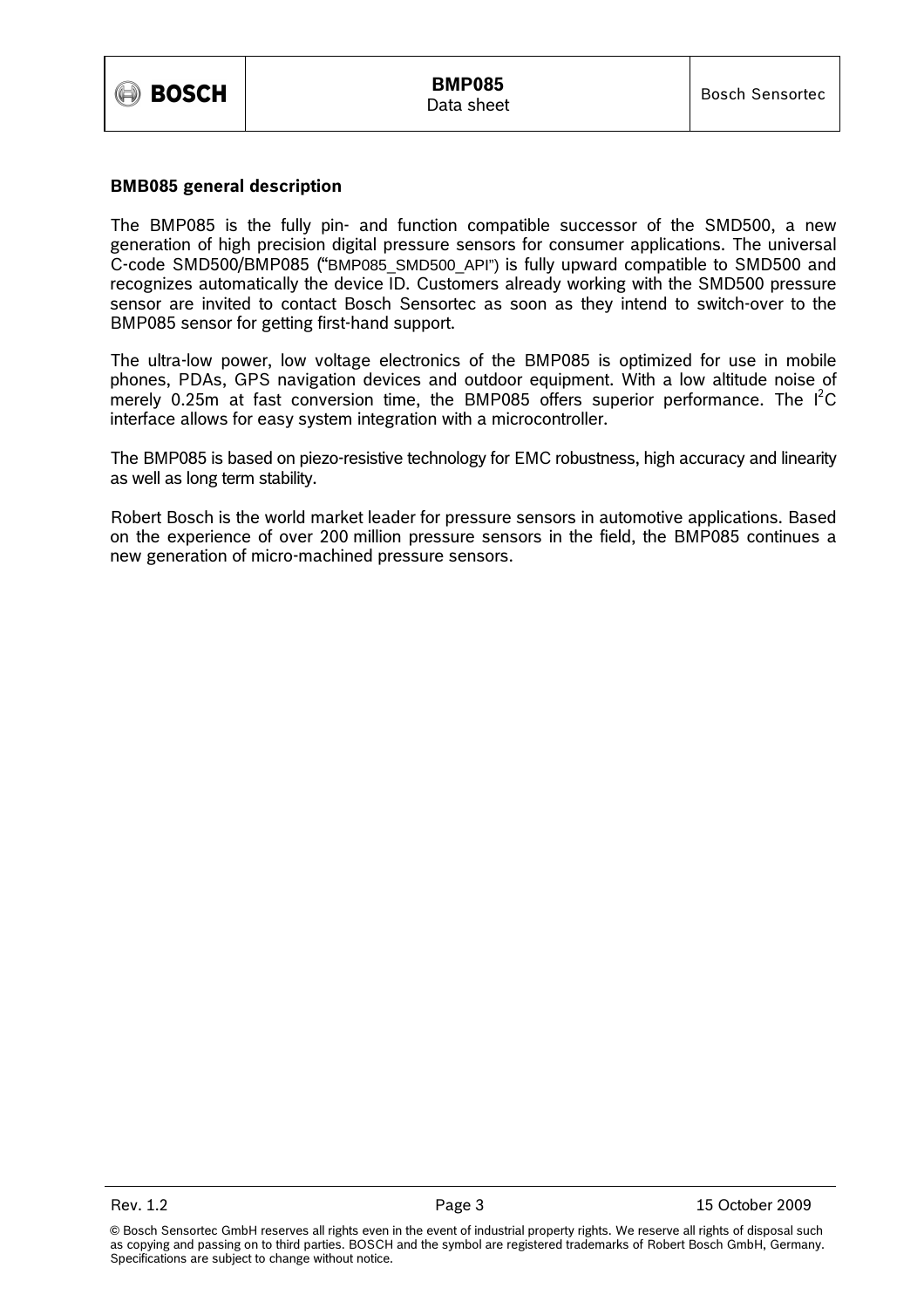

## **TABLE OF CONTENTS**

15 October 2009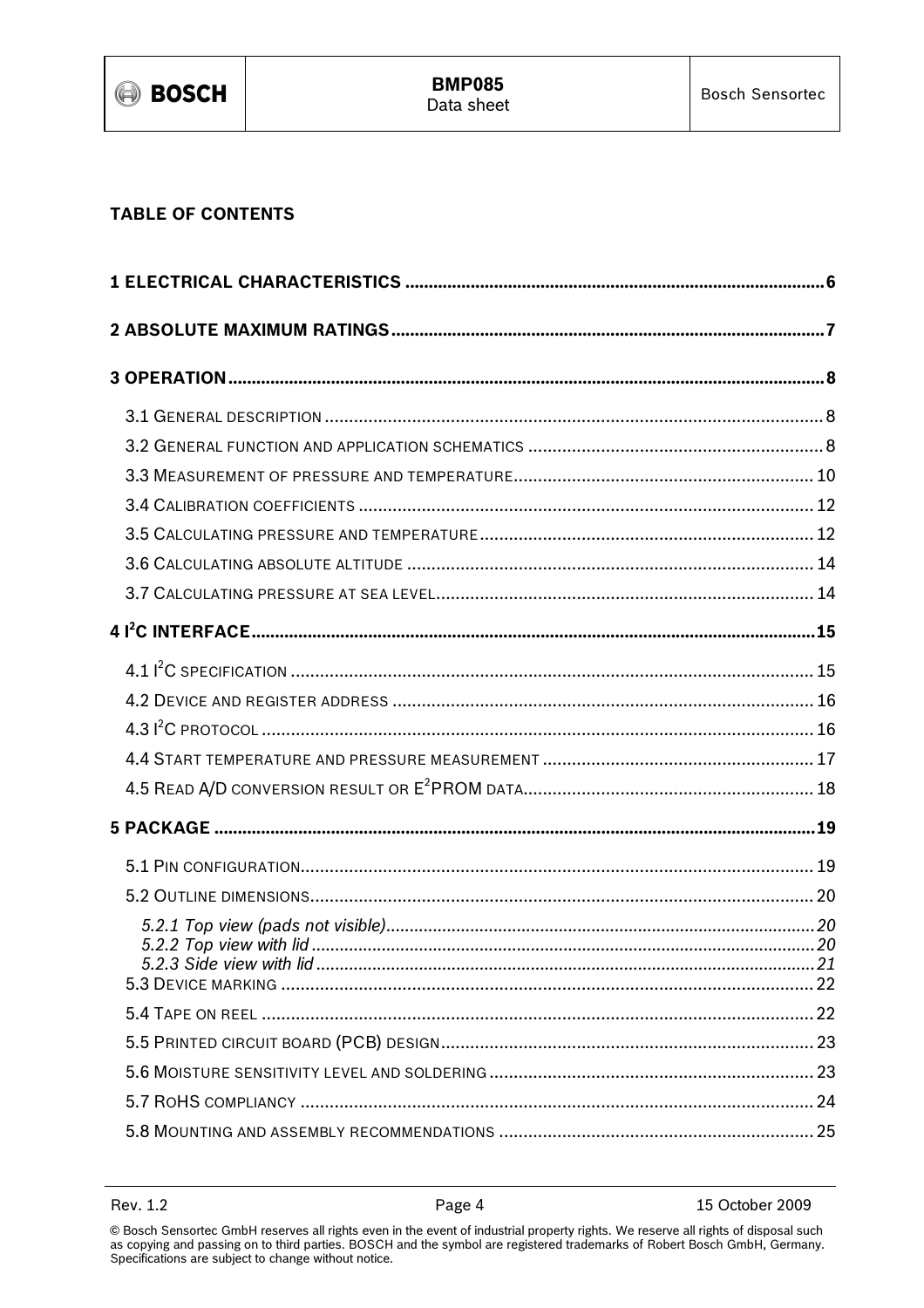

<sup>©</sup> Bosch Sensortec GmbH reserves all rights even in the event of industrial property rights. We reserve all rights of disposal such as copying and passing on to third parties. BOSCH and the symbol are registered trademarks of Robert Bosch GmbH, Germany. Specifications are subject to change without notice.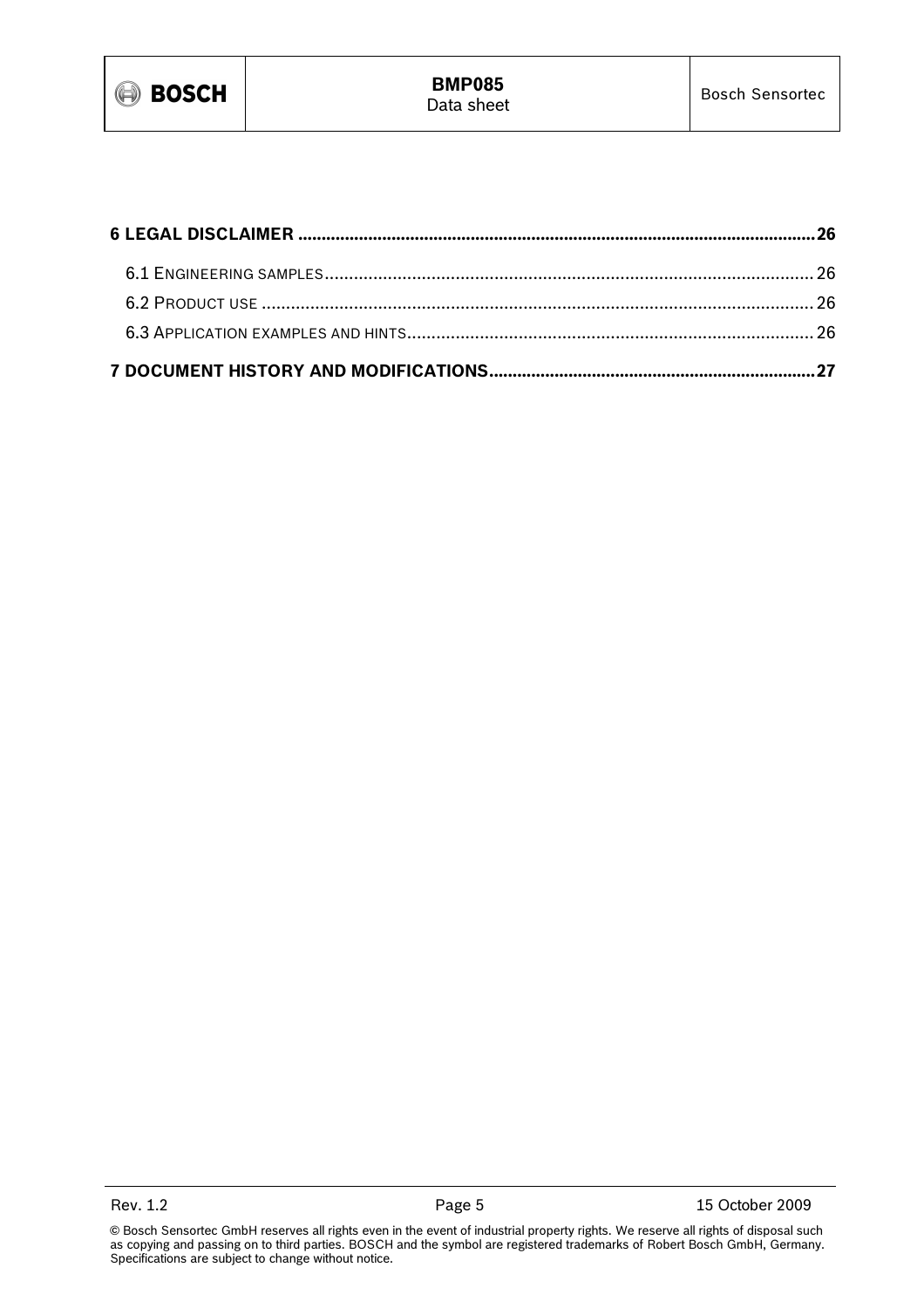## 1 Electrical characteristics

If not stated otherwise, the given values are maximum values over temperature/voltage range in the given operation mode.

| <b>Parameter</b>                    | Symbol                    | <b>Condition</b><br>Min           |        | <b>Typ</b>     | <b>Max</b> | <b>Units</b> |
|-------------------------------------|---------------------------|-----------------------------------|--------|----------------|------------|--------------|
|                                     |                           | operational                       | $-40$  |                | $+85$      | $^{\circ}$ C |
| Operating temperature               | $T_A$                     | full accuracy                     | 0      |                | $+65$      |              |
|                                     | $V_{DD}$                  | ripple max. 50mVpp                | 1.8    | 2.5            | 3.6        | V            |
| Supply voltage                      | <b>V</b> <sub>DDIO</sub>  |                                   | 1.62   | 2.5            | 3.6        | V            |
|                                     | <b>I</b> <sub>DDLOW</sub> | ultra low power mode              |        | 3              |            | μA           |
| Supply current<br>@ 1 sample / sec. | <b>I</b> <sub>DDSTD</sub> | standard mode                     |        | 5              |            | μA           |
| $25^{\circ}$ C                      | $I_{\text{DDHR}}$         | high resolution mode              |        | $\overline{7}$ |            | μA           |
|                                     | <b>I</b> <sub>DDUHR</sub> | ultra high res. mode              |        | 12             |            | μA           |
| Peak current                        | $I_{\text{peak}}$         | during conversion                 |        | 650            | 1000       | μA           |
| Standby current                     | <b>I</b> DDSBM            | at 25°C                           |        | 0.1            |            | μA           |
| Serial data clock                   | $f_{\rm SCL}$             |                                   |        |                | 3.4        | <b>MHz</b>   |
| Conversion time<br>temperature      | $t_{C_{temp}}$            | standard mode                     |        | 3              | 4.5        | ms           |
|                                     | $t_{c_plow}$              | ultra low power mode              |        | 3              | 4.5        | ms           |
| Conversion time                     | $t_{c\_p\_std}$           | standard mode                     |        | 5              | 7.5        | ms           |
| pressure                            | $t_{c\_p\_hr}$            | high resolution mode              |        | 9              | 13.5       | ms           |
|                                     | $t_{c_p\_luhr}$           | ultra high res. mode              |        | 17             | 25.5       | ms           |
|                                     |                           | 700 1100 hPa<br>$0 \ldots +65$ °C | $-2.5$ | ±1.0           | $+2.5$     | hPa          |
| Absolute accuracy<br>pressure       |                           | 300 700 hPa<br>$0 \ldots +65$ °C  | $-3.0$ | ±1.0           | $+3.0$     | hPa          |
| $V_{DD} = 3.3V$                     |                           | 300 1100 hPa<br>$-200$ °C         | $-4.0$ | ±1.5           | $+4.0$     | hPa          |
| Resolution of                       |                           | pressure                          |        | 0.01           |            | hPa          |
| output data                         |                           | temperature                       |        | 0.1            |            | $^{\circ}$ C |
| Relative accuracy<br>pressure       |                           | 700 1100 hPa<br>@ 25 °C           |        | ±0.2           |            | hPa          |
| $V_{DD} = 3.3V$                     |                           | $0 \ldots 65$ °C @ p const.       |        | ±0.5           |            | hPa          |
| Noise in pressure                   |                           | see table on page 10              |        |                |            |              |
| Absolute accuracy                   |                           | @ 25 °C                           | $-1.5$ | ±0.5           | $+1.5$     | $^{\circ}$ C |
| temperature<br>$V_{DD} = 3.3V$      |                           | $0 \ldots +65$ °C                 | $-2.0$ | ±1.0           | $+2.0$     | $^{\circ}$ C |

Rev. 1.2 **Page 6** 2009 **Page 6** 25 October 2009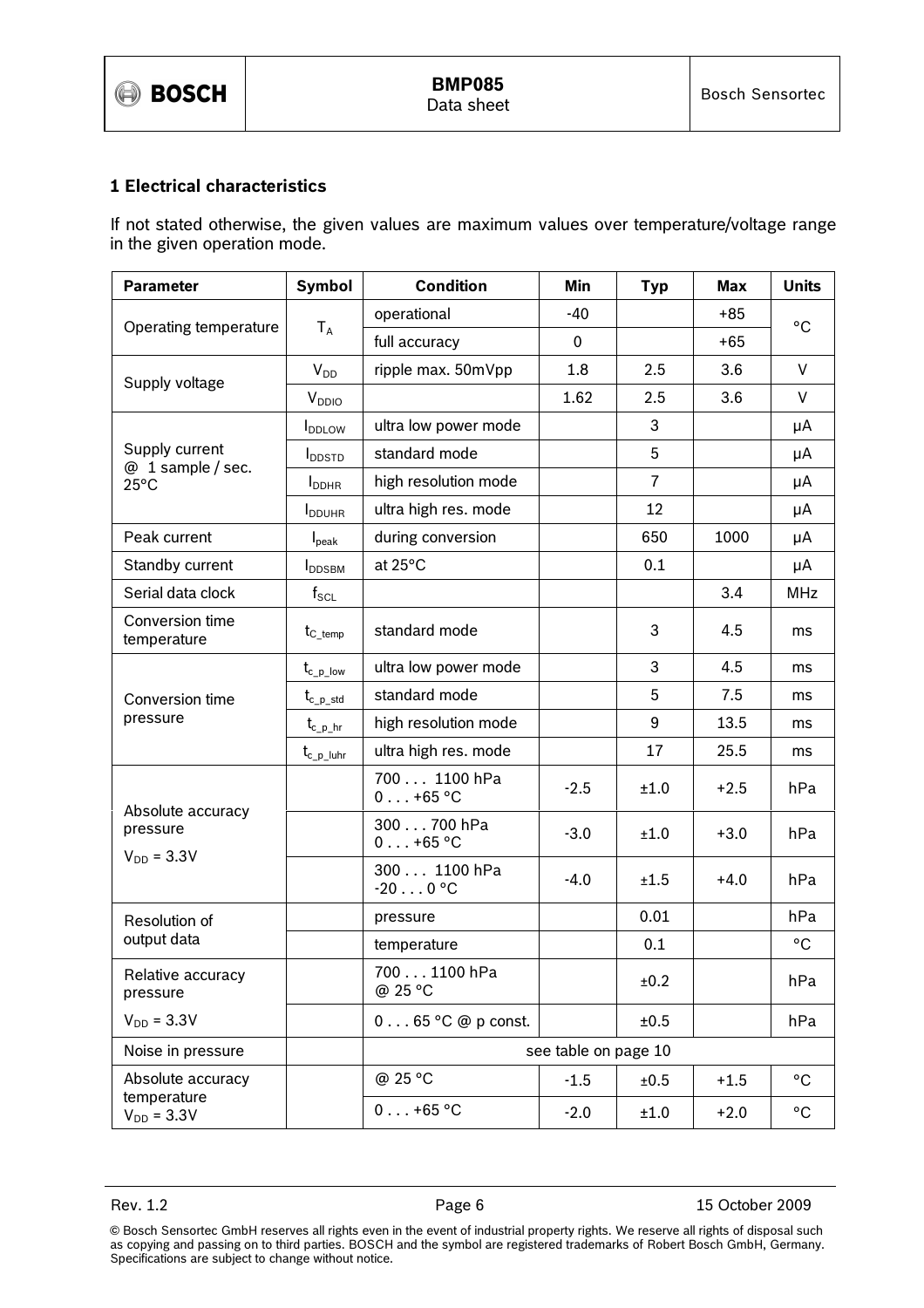

| Solder drifts       | Minimum solder height<br>50um | ±1.0 | hPa |
|---------------------|-------------------------------|------|-----|
| Long term stability | 12 months                     | ±1.0 | hPa |

## 2 Absolute maximum ratings

| <b>Parameter</b>    | <b>Condition</b>                       | Min    | Max     | <b>Units</b> |
|---------------------|----------------------------------------|--------|---------|--------------|
| Storage temperature |                                        | -40    | +85     | °C           |
| Supply voltage      | all pins                               | $-0.3$ | $+4.25$ |              |
| <b>ESD</b> rating   | HBM, $R = 1.5k\Omega$ ,<br>$C = 100pF$ |        | ±2      | k٧           |
| Overpressure        |                                        |        | 10,000  | hPa          |

The BMP085 has to be handled as Electrostatic Sensitive Device (ESD).

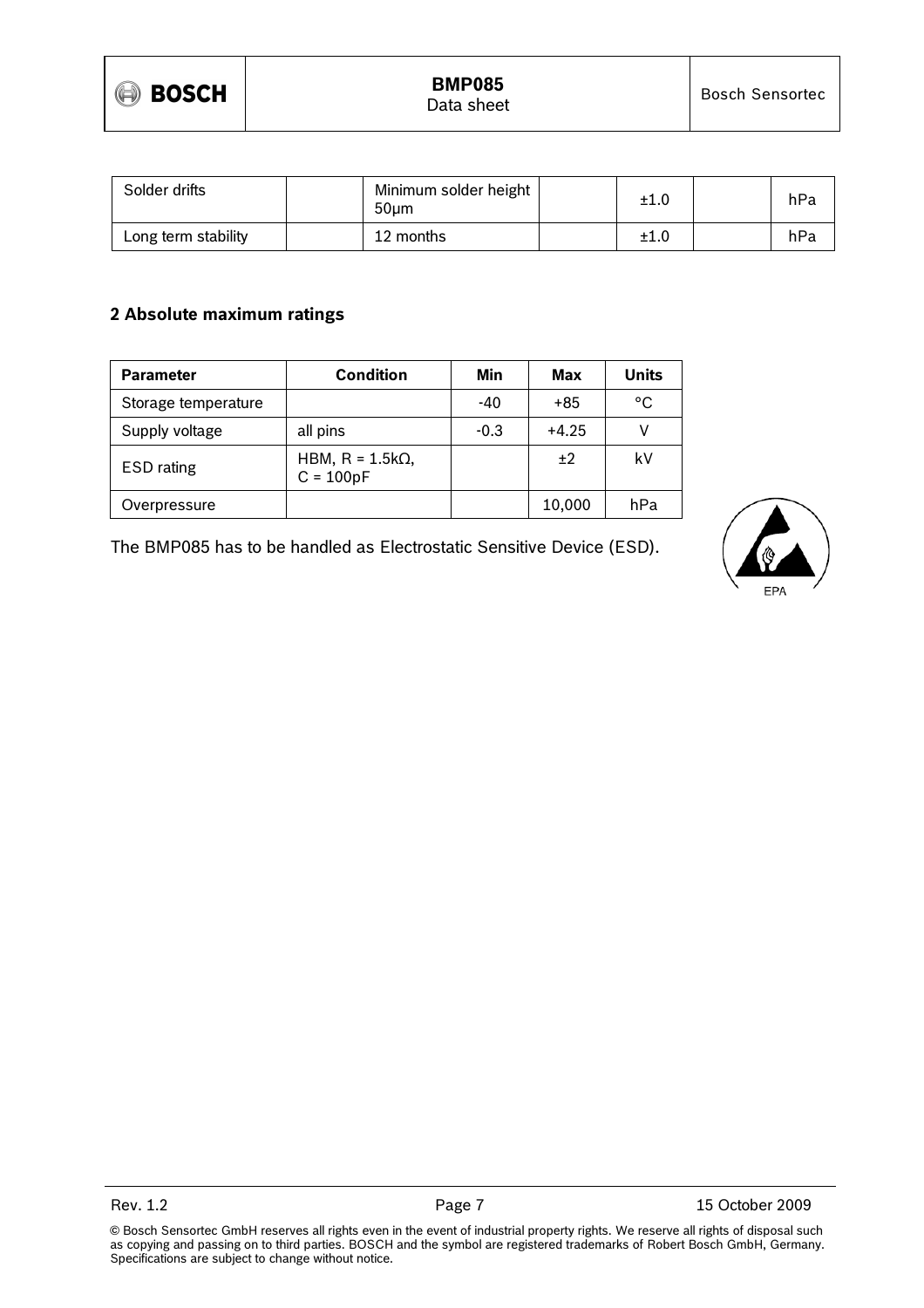

## 3 Operation

## 3.1 General description

The BMP085 is designed to be connected directly to a microcontroller of a mobile device via the  $I<sup>2</sup>C$  bus. The pressure and temperature data has to be compensated by the calibration data of the  $E^2$ PROM of the BMP085.

## 3.2 General function and application schematics

The BMP085 consists of a piezo-resistive sensor, an analog to digital converter and a control unit with  $E^2$ PROM and a serial  $I^2C$  interface. The BMP085 delivers the uncompensated value of pressure and temperature. The  $E^2$ PROM has stored 176 bit of individual calibration data. This is used to compensate offset, temperature dependence and other parameters of the sensor.

- $UP = pressure$  data (16 to 19 bit)
- $\bullet$  UT = temperature data (16 bit)

<sup>©</sup> Bosch Sensortec GmbH reserves all rights even in the event of industrial property rights. We reserve all rights of disposal such as copying and passing on to third parties. BOSCH and the symbol are registered trademarks of Robert Bosch GmbH, Germany. Specifications are subject to change without notice.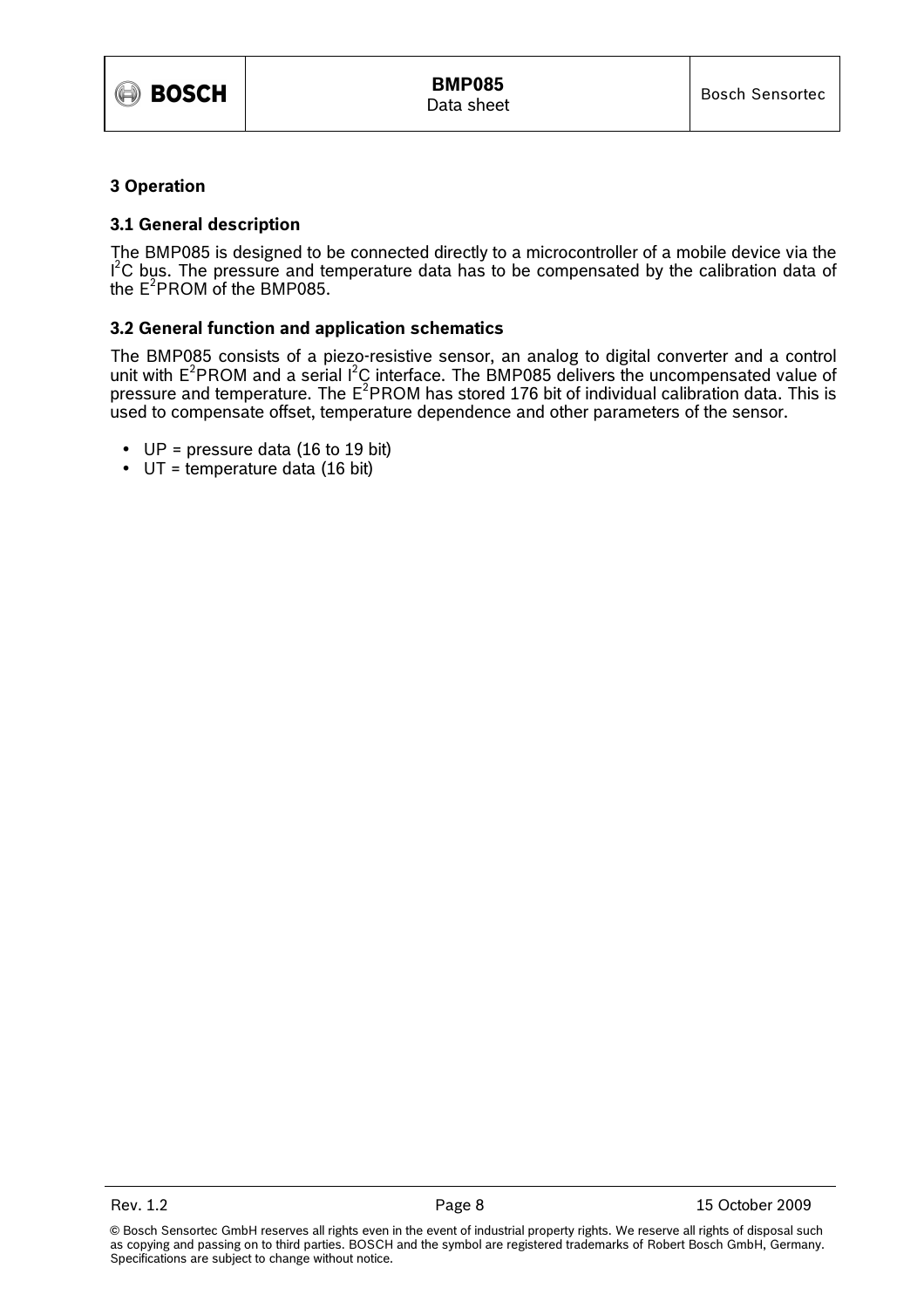

## Typical application circuit:



## Note:

The BMP085 can be supplied independently with different levels of  $V_{DDA}$  and  $V_{DDD}$ , which is not possible with the SMD500. In case of different voltage levels,  $\rm V_{DDA}$  and  $\rm V_{DDD}$  shall have a 100nF decoupling capacitor each.

<sup>©</sup> Bosch Sensortec GmbH reserves all rights even in the event of industrial property rights. We reserve all rights of disposal such as copying and passing on to third parties. BOSCH and the symbol are registered trademarks of Robert Bosch GmbH, Germany. Specifications are subject to change without notice.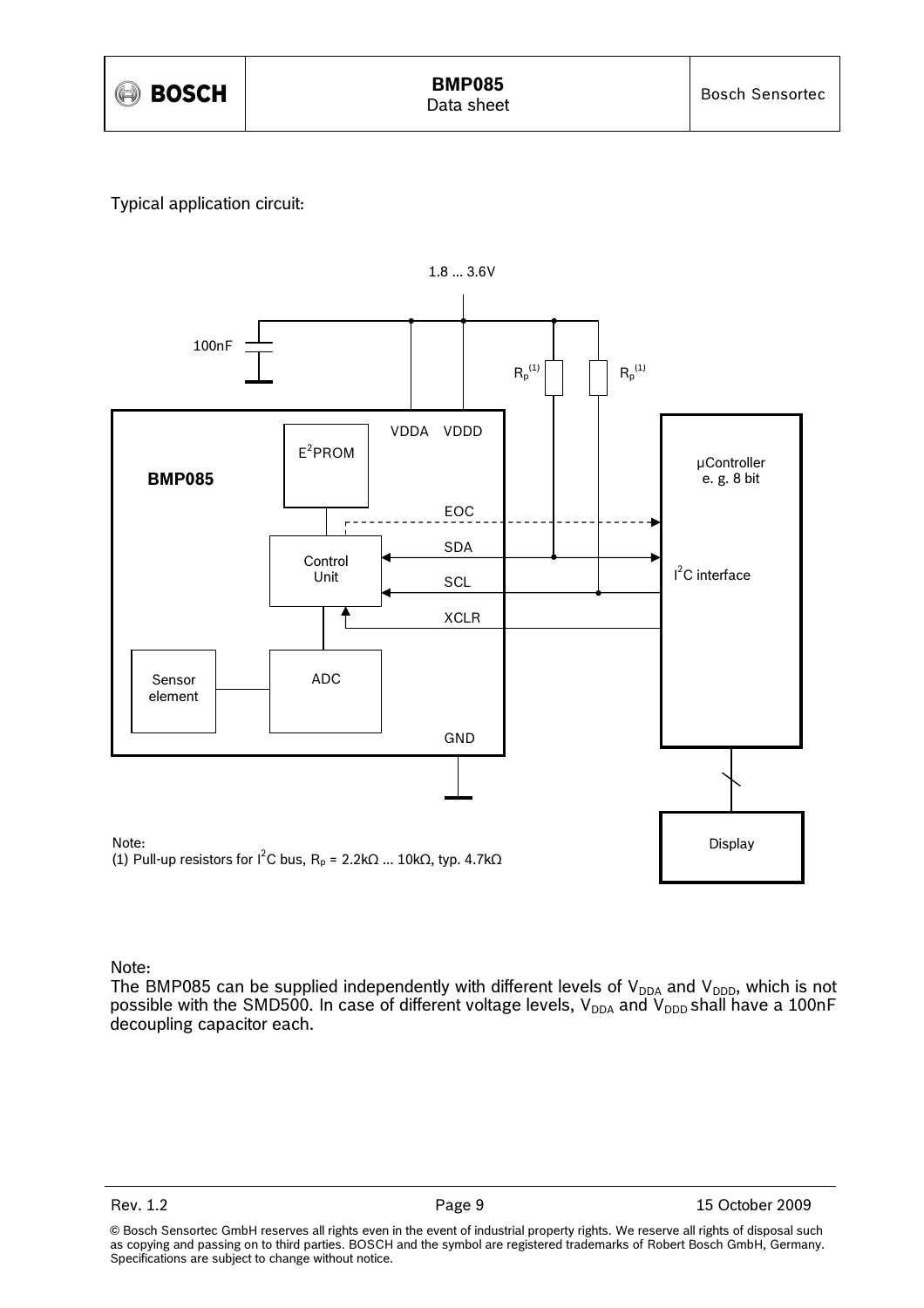

#### 3.3 Measurement of pressure and temperature

For all calculations presented here an ANSI C code is available from Bosch Sensortec ("BMP085\_SMD500\_API").

The microcontroller sends a start sequence to start a pressure or temperature measurement. After converting time, the result value (UP or UT, respectively) can be read via the  $I^2C$  interface. For calculating temperature in °C and pressure in hPa, the calibration data has to be used. These constants can be read out from the BMP085  $E^2$ PROM via the  $I^2C$  interface at software initialization.

The sampling rate can be increased up to 128 samples per second (standard mode) for dynamic measurement. In this case, it is sufficient to measure the temperature only once per second and to use this value for all pressure measurements during the same period.

By using different modes the optimum compromise between power consumption, speed and resolution can be selected, see below table.



| Mode                     | Parameter<br>oversampling setting | Internal<br>number of<br>samples | Conversion<br>time pressure<br>$max.$ [ms] | Avg. current<br>@ 1 sample/s<br>typ. [µA] | <b>RMS</b> noise<br>typ. [hPa] | <b>RMS</b> noise<br>typ. [m] |
|--------------------------|-----------------------------------|----------------------------------|--------------------------------------------|-------------------------------------------|--------------------------------|------------------------------|
| ultra low power          | 0                                 | $\mathbf{1}$                     | 4.5                                        | 3                                         | 0.06                           | 0.5                          |
| standard                 | 1                                 | $\overline{2}$                   | 7.5                                        | 5                                         | 0.05                           | 0.4                          |
| high resolution          | $\overline{2}$                    | 4                                | 13.5                                       | $\overline{7}$                            | 0.04                           | 0.3                          |
| ultra high<br>resolution | 3                                 | 8                                | 25.5                                       | 12                                        | 0.03                           | 0.25                         |

Overview of BMP085 modes, selected by driver software via the variable oversampling setting:

The noise data is calculated as standard deviation of 10 data points. For further information on noise characteristics see the relevant application note "Noise in pressure sensor applications".

<sup>©</sup> Bosch Sensortec GmbH reserves all rights even in the event of industrial property rights. We reserve all rights of disposal such as copying and passing on to third parties. BOSCH and the symbol are registered trademarks of Robert Bosch GmbH, Germany. Specifications are subject to change without notice.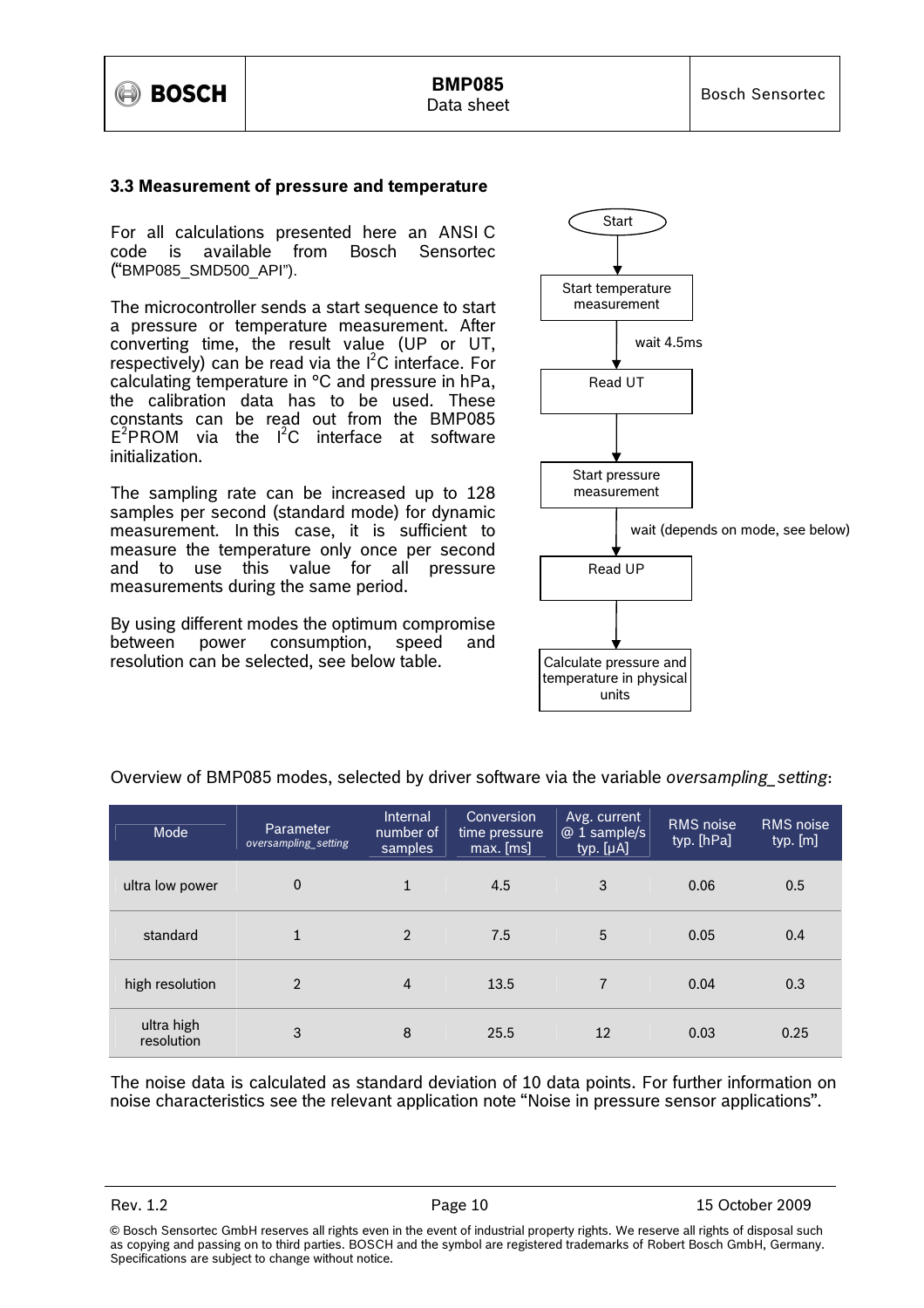All modes can be performed at higher speeds, e.g. up to 128 times per second for standard mode, with the current consumption increasing proportionally to the sample rate. This way the noise can be decreased further by software averaging.

Rev. 1.2 **Page 11** Page 11 **15 October 2009**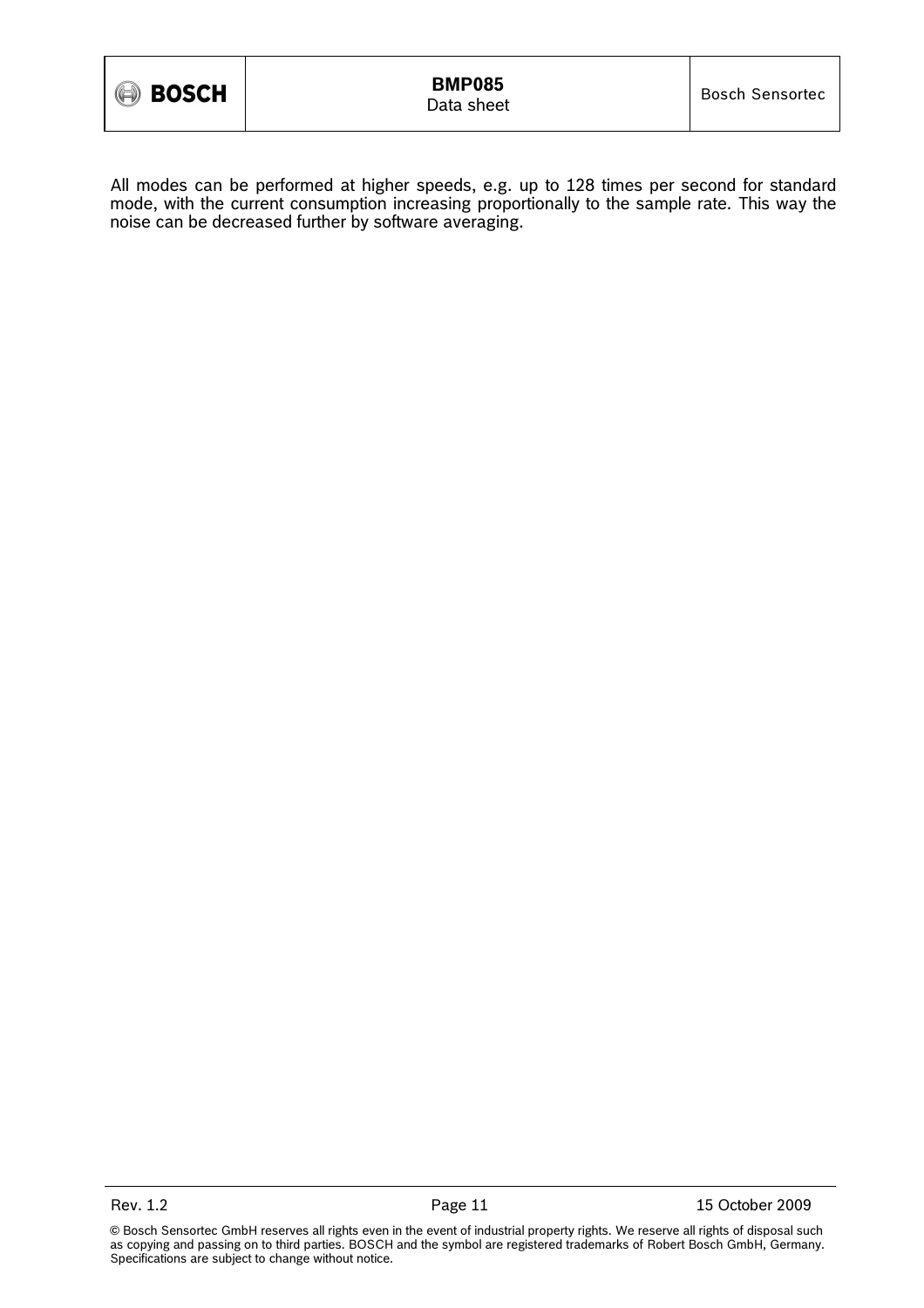

## 3.4 Calibration coefficients

The 176 bit  $E^2$ PROM is partitioned in 11 words of 16 bit each. These contain 11 calibration coefficients. Every sensor module has individual coefficients. Before the first calculation of temperature and pressure, the master reads out the  $E^2$ PROM data.

The data communication can be checked by checking that none of the words has the value 0 or 0xFFFF.

|                 | BMP085 reg adr |      |  |  |
|-----------------|----------------|------|--|--|
| Parameter       | <b>MSB</b>     | LSB  |  |  |
| AC1             | 0xAA           | 0xAB |  |  |
| AC2             | 0xAC           | 0xAD |  |  |
| AC <sub>3</sub> | 0xAF           | 0xAF |  |  |
| AC4             | 0xB0           | 0xB1 |  |  |
| AC <sub>5</sub> | 0xB2           | 0xB3 |  |  |
| AC6             | 0xB4           | 0xB5 |  |  |
| Β1              | 0xB6           | 0xB7 |  |  |
| B2              | 0xB8           | 0xB9 |  |  |
| MВ              | 0xBA           | 0xBB |  |  |
| <b>MC</b>       | 0xBC           | 0xBD |  |  |
| MD              | 0xBE           | 0xBF |  |  |

## 3.5 Calculating pressure and temperature

The mode (ultra low power, standard, high, ultra high resolution) can be selected by the variable oversampling setting  $(0, 1, 2, 3)$  in the C code.

The universal code SMD500/BMP085 is fully upward compatible to SMD500 and recognizes automatically the device ID. Thus, the SMD500 can be replaced "on the fly" by the BMP085 without changing hardware or software.

Calculation of true temperature and pressure in steps of 1Pa (= 0.01hPa = 0.01mbar) and temperature in steps of 0.1°C.

The following figure shows the detailed algorithm for pressure and temperature measurement.

This algorithm is available to customers as reference C source code ("BMP085\_SMD500\_API") from Bosch Sensortec and via its sales and distribution partners. Please contact your Bosch Sensortec representative for details.

<sup>©</sup> Bosch Sensortec GmbH reserves all rights even in the event of industrial property rights. We reserve all rights of disposal such as copying and passing on to third parties. BOSCH and the symbol are registered trademarks of Robert Bosch GmbH, Germany. Specifications are subject to change without notice.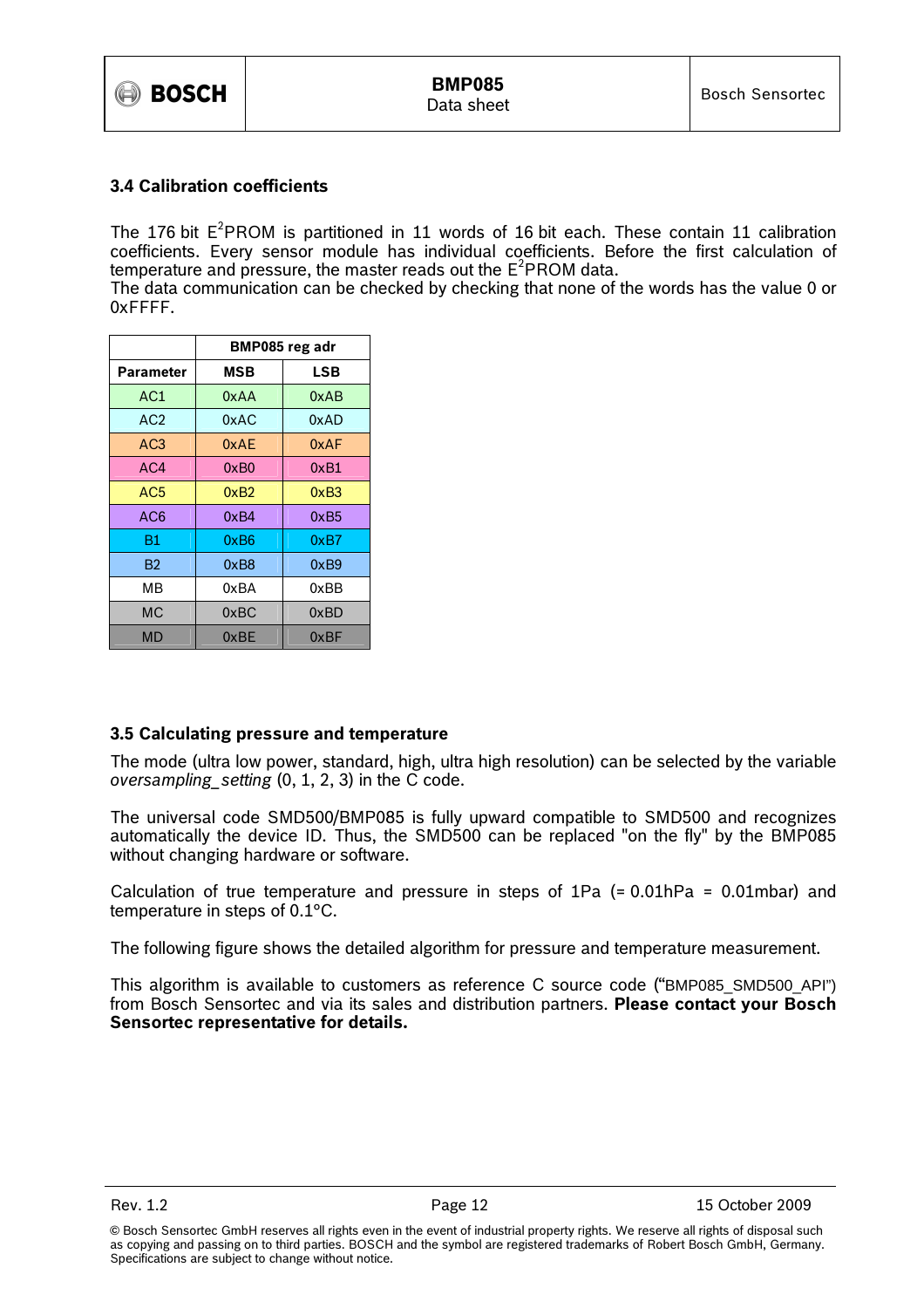

## BMP085

#### **Calculation of pressure and temperature for BMP085**



Rev. 1.2 **Page 13** Page 13 15 October 2009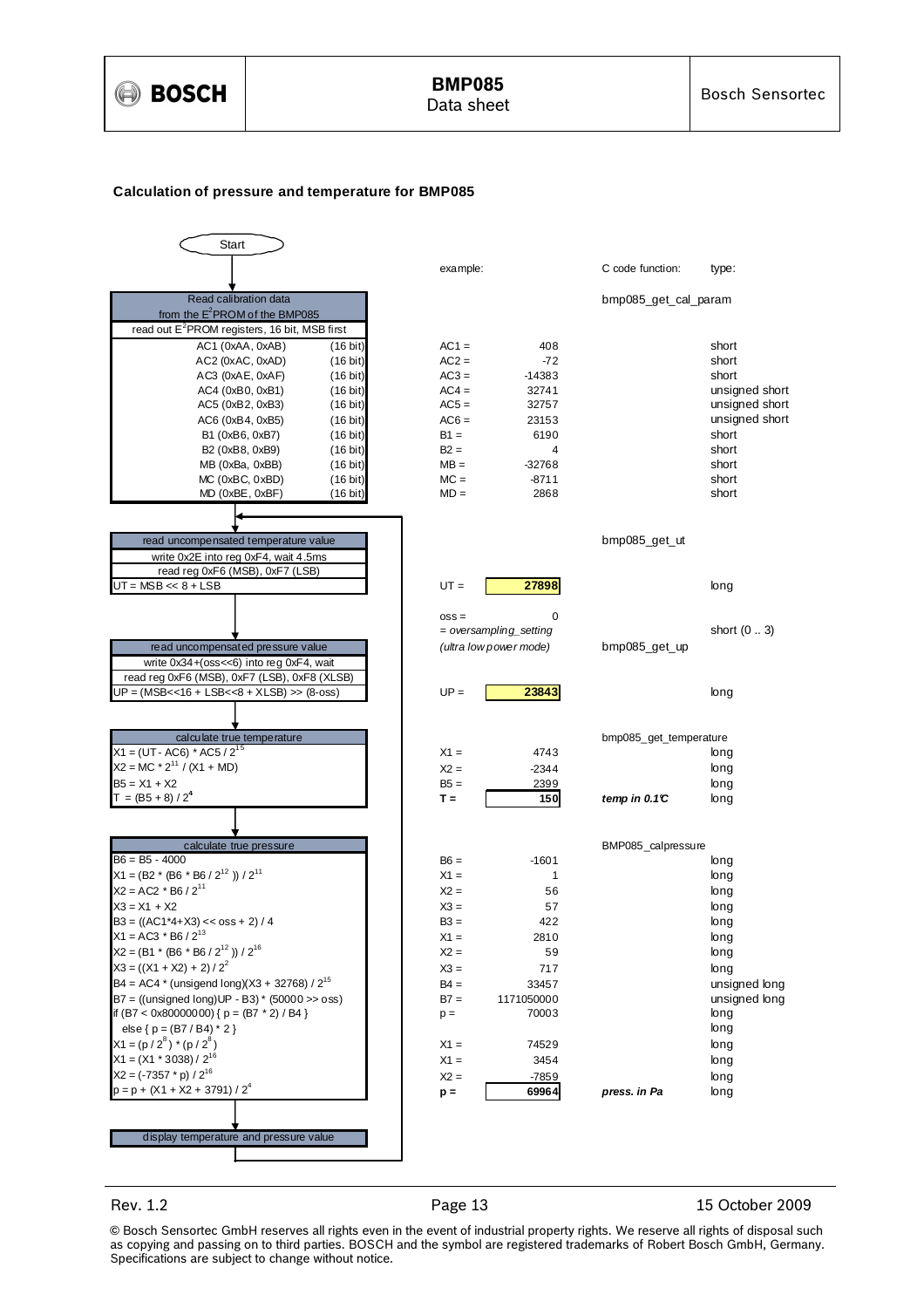

## 3.6 Calculating absolute altitude

With the measured pressure p and the pressure at sea level  $p_0$  e.g. 1013.25hPa, the altitude in meters can be calculated with the international barometric formula:

$$
\text{altitude} = 44330 \star \left( 1 \cdot \left( \frac{p}{p_0} \right)^{\frac{1}{5.255}} \right)
$$

Thus, a pressure change of  $\Delta p = 1$ hPa corresponds to 8.43m at sea level



## 3.7 Calculating pressure at sea level

With the measured pressure  $p$  and the absolute altitude the pressure at sea level can be calculated:

$$
p_0=\frac{p}{\left(1-\frac{altitude}{44330}\right)^{5.255}}
$$

Thus, a difference in altitude of ∆altitude = 10m corresponds to 1.2hPa pressure change at sea level.

<sup>©</sup> Bosch Sensortec GmbH reserves all rights even in the event of industrial property rights. We reserve all rights of disposal such as copying and passing on to third parties. BOSCH and the symbol are registered trademarks of Robert Bosch GmbH, Germany. Specifications are subject to change without notice.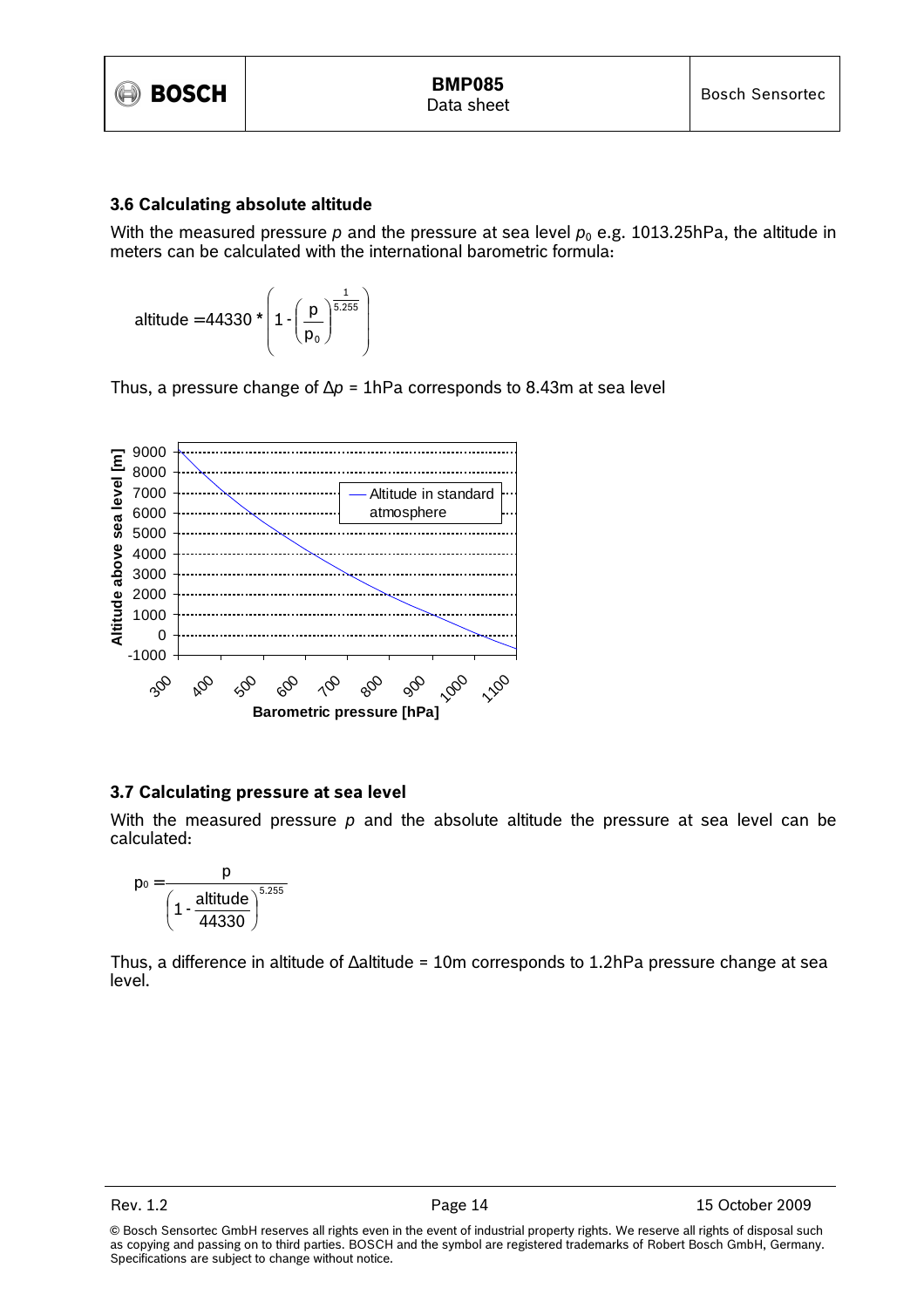

## 4 $1<sup>2</sup>C$  Interface

- $\bullet$   $\mathsf{I}^2\mathsf{C}$  is a digital two wire interface
- Clock frequencies up to 3.4Mbit/sec.  $(I^2C \text{ standard},$  fast and high-speed mode supported)
- SCL and SDA needs a pull-up resistor, typ. 4.7kOhm to  $V_{DDD}$ (one resistor each for all the  $I<sup>2</sup>C$  bus)

The  $I^2C$  bus is used to control the sensor, to read calibration data from the  $E^2PROM$  and to read the measurement data when A/D conversion is finished. SDA (serial data) and SCL (serial clock) have open-drain outputs.

For detailed  $I^2C$ -bus specification please refer to: http://www.nxp.com/acrobat\_download/literature/9398/39340011.pdf

The BMP085 has a master clear (XCLR) low-active input that is used to reset the BMP085 and initializes internal registers and counters. The device is automatically reset by power on reset (POR) circuitry. XCLR can be left floating if not used. The pad has an internal pull-up resistor of typ. 120kOhm.

## 4.1  $I^2C$  specification

Electrical parameters for the  $I^2C$  interface:

| <b>Parameter</b>                                                     | Symbol                       | Min.             | Typ     | Max.            | <b>Units</b> |
|----------------------------------------------------------------------|------------------------------|------------------|---------|-----------------|--------------|
| Clock input frequency                                                | $f_{\rm SCL}$                |                  |         | 3.4             | <b>MHz</b>   |
| Input-low level                                                      | $V_{IL}$                     | 0                |         | $0.2 * V_{DDD}$ | $\vee$       |
| Input-high level                                                     | $V_{\text{IH}}$              | $0.8 * V_{DDD}$  |         | $V_{DDD}$       | $\vee$       |
| SDA and SCL pull-up resistor                                         | $R_{\mathsf{pull-up}}$       | $2.2\phantom{0}$ |         | 10              | kOhm         |
| SDA sink current<br>@ $V_{\text{DDD}} = 1.62V, V_{\text{OL}} = 0.3V$ | <b>I</b> SDA sink            |                  | 9       |                 | mA           |
| EOC sink current<br>@ $V_{\text{DDD}} = 1.62V, V_{\text{OL}} = 0.3V$ | <b>I</b> SDA sink            |                  | 7.7     |                 | mA           |
| EOC source current<br>@ $V_{DDD} = 1.62V$ , $V_{OH} = 1.32V$         | <b>ISDA</b> source           |                  | $1.5\,$ |                 | mA           |
| XCLR pulse length                                                    | $\mathsf{t}_{\mathsf{XCLR}}$ | 1                |         |                 | μs           |
| Start-up time after power-up, before<br>first communication          | $t_{\text{Start}}$           | 10               |         |                 | ms           |

Rev. 1.2 **Page 15** Page 15 15 October 2009

<sup>©</sup> Bosch Sensortec GmbH reserves all rights even in the event of industrial property rights. We reserve all rights of disposal such as copying and passing on to third parties. BOSCH and the symbol are registered trademarks of Robert Bosch GmbH, Germany. Specifications are subject to change without notice.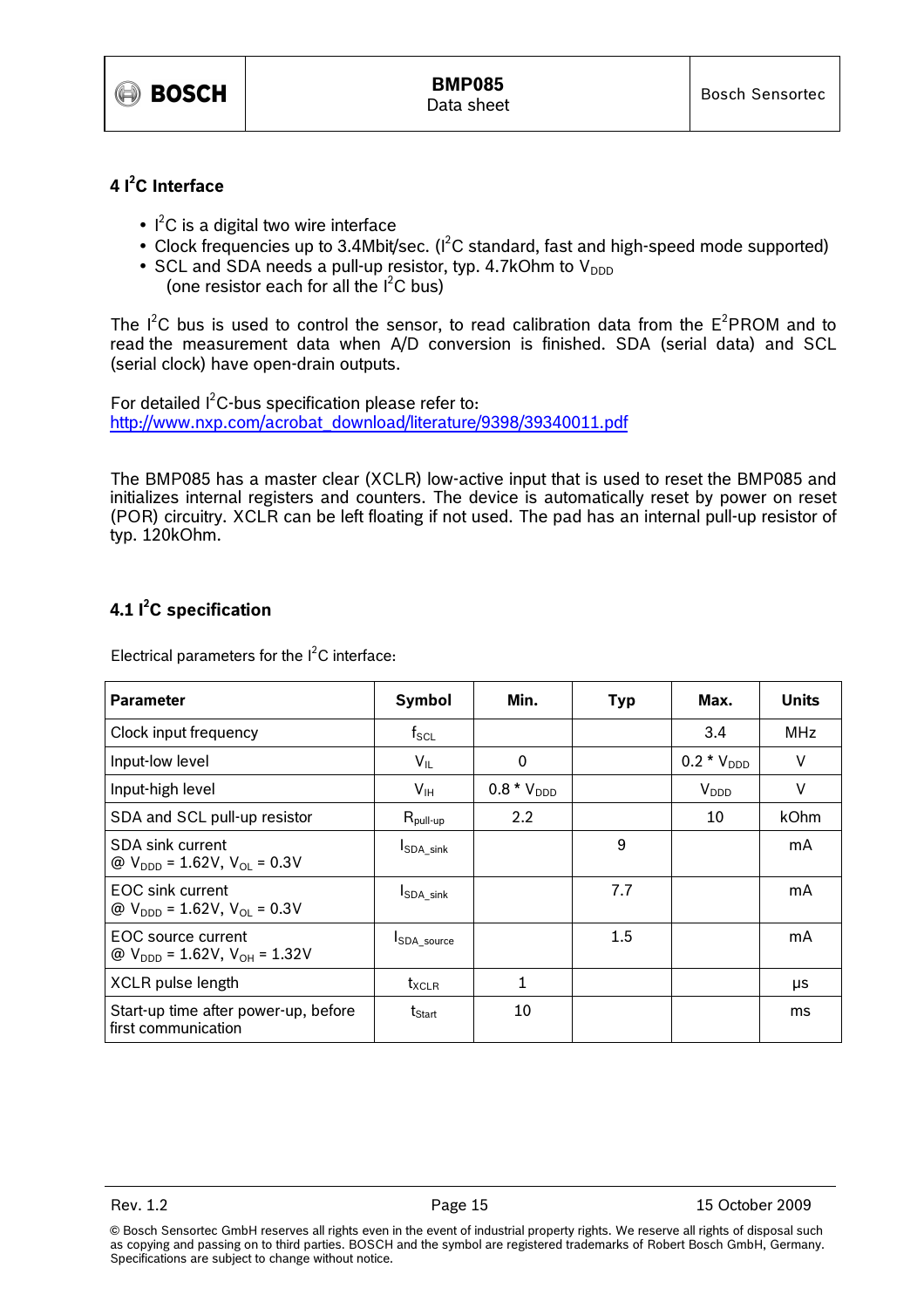

#### 4.2 Device and register address

The BMP085 module address is shown below. The LSB of the device address distinguishes between read (1) and write (0) operation, corresponding to address 0xEF (read) and 0xEE (write).

| $H_{I}$ | . r<br>Ab | ∼ | Δ4 | ╭<br>mυ | $\sim$ | Ąì | W/R          |
|---------|-----------|---|----|---------|--------|----|--------------|
|         |           |   |    |         |        |    | $\sim$ $\mu$ |

There is an easy way to connect two BMP085 to the same  $I^2C$  bus: You can use the XCLR input of BMP085 to set one BMP085 part silent while you communicate with the other BMP085 part via  $I^2C$  and vice versa. The signals can be provided by two digital outputs of the microcontroller, or one digital output and one inverter.

## 4.3 l<sup>2</sup>C protocol

The  $I^2C$  interface protocol has special bus signal conditions. Start (S), stop (P) and binary data conditions are shown below. At start condition, SCL is high and SDA has a falling edge. Then the slave address is sent. After the 7 address bits, the direction control bit R/W selects the read or write operation. When a slave device recognizes that it is being addressed, it should acknowledge by pulling SDA low in the ninth SCL (ACK) cycle.

At stop condition, SCL is also high, but SDA has a rising edge. Data must be held stable at SDA when SCL is high. Data can change value at SDA only when SCL is low.



Rev. 1.2 **Page 16** Page 16 15 October 2009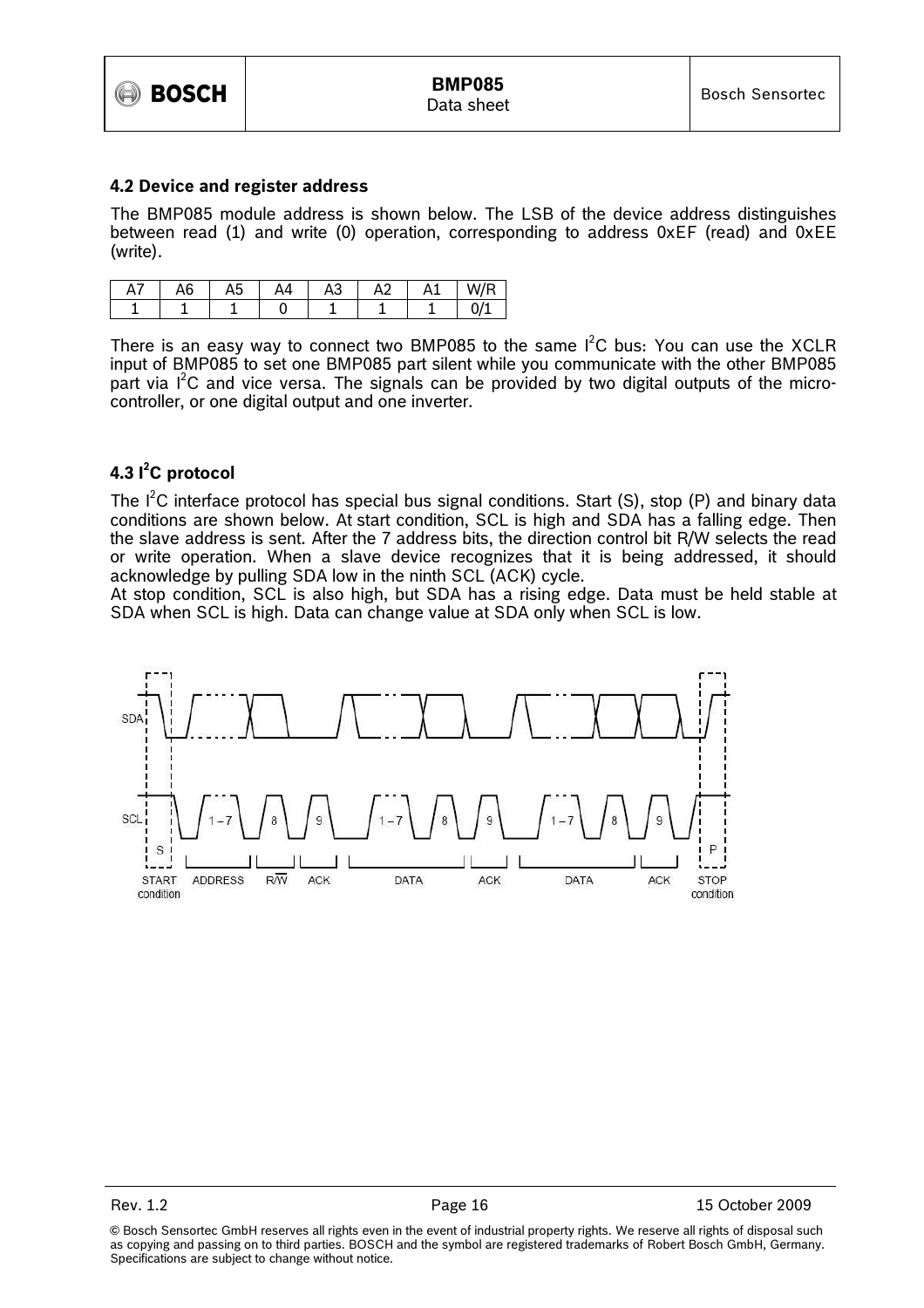

## 4.4 Start temperature and pressure measurement

The timing diagrams to start the measurement of the temperature value UT and pressure value UP are shown below. After start condition the master sends the device address write, the register address and the control register data. The BMP085 sends an acknowledgement (ACKS) every 8 data bits when data is received. The master sends a stop condition after the last ACKS.



Timing diagram for starting pressure measurement

| Abbreviations: |                           |
|----------------|---------------------------|
| S              | Start                     |
| Р              | Stop                      |
| ACKS           | Acknowledge by Slave      |
| <b>ACKM</b>    | Acknowledge by Master     |
| <b>NACKM</b>   | Not Acknowledge by Master |

Control registers values for different internal oversampling\_setting (osrs):

| <b>Measurement</b>        | Control register value<br>(register address 0xF4) | Max. conversion time<br>[ms] |
|---------------------------|---------------------------------------------------|------------------------------|
| Temperature               | 0x2F                                              | 4.5                          |
| Pressure<br>$(0$ srs = 0) | 0x34                                              | 4.5                          |
| Pressure<br>$(0srs = 1)$  | 0x74                                              | 7.5                          |
| Pressure<br>$(0srs = 2)$  | 0xB4                                              | 13.5                         |
| Pressure<br>$(0srs = 3)$  | 0xF4                                              | 25.5                         |

Instead of waiting for the maximum conversion time, the output pin EOC (end of conversion) can be used to check if the conversion is finished (logic 1) or still running (logic 0). After the conversion is finished BMP085 switches automatically in standby mode.

<sup>©</sup> Bosch Sensortec GmbH reserves all rights even in the event of industrial property rights. We reserve all rights of disposal such as copying and passing on to third parties. BOSCH and the symbol are registered trademarks of Robert Bosch GmbH, Germany. Specifications are subject to change without notice.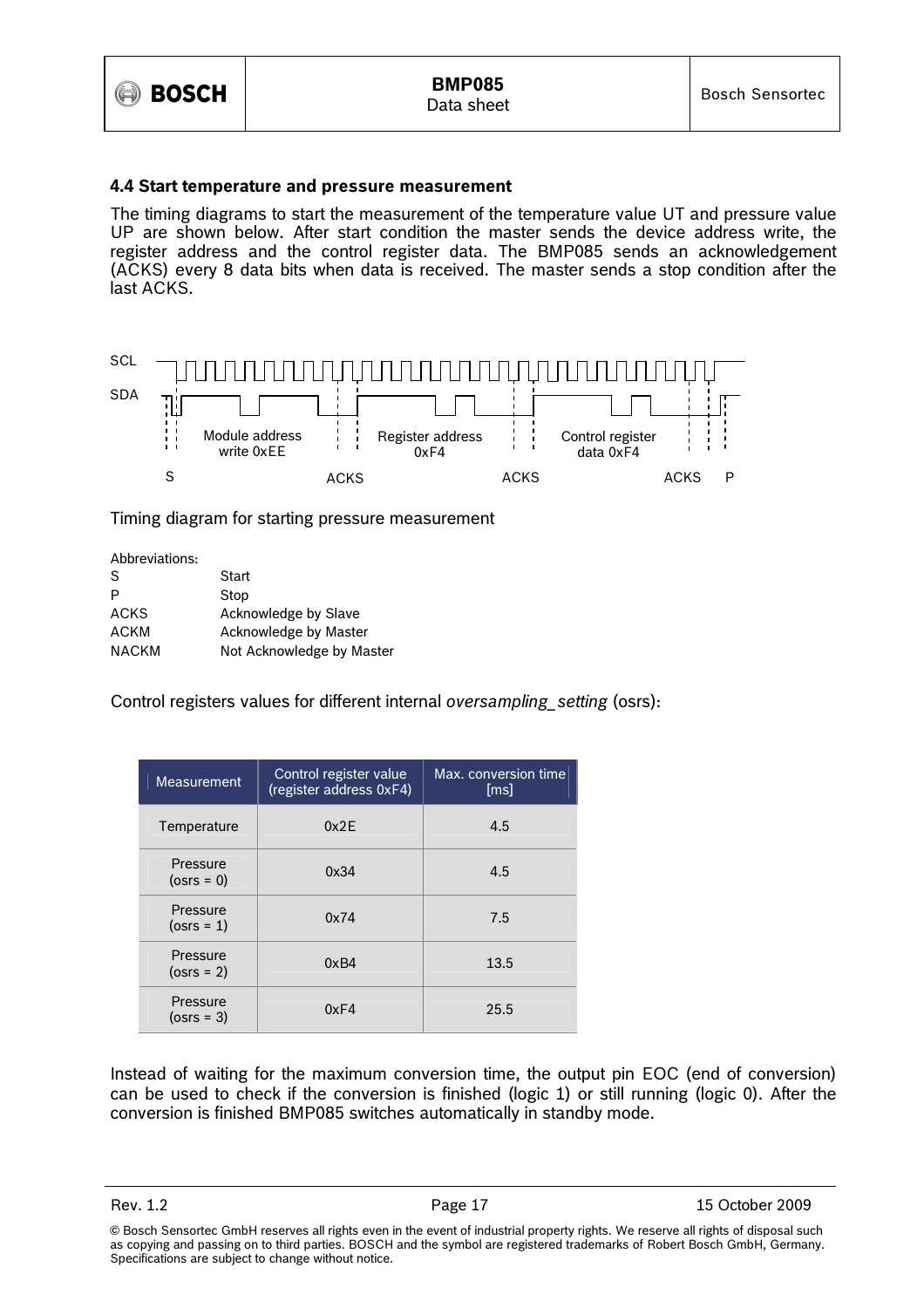

## 4.5 Read A/D conversion result or E<sup>2</sup>PROM data

To read out the temperature data word UT (16 bit), the pressure data word UP (16 to 19 bit) and the  $E^2$ PROM data proceed as follows:

After the start condition the master sends the module address write command and register address. The register address selects the read register:

E<sup>2</sup>PROM data registers 0xAA to 0xBF Temperature or pressure value UT or UP 0xF6 (MSB), 0xF7 (LSB), optionally 0xF8 (XLSB)

Then the master sends a restart condition followed by the module address read that will be acknowledged by the BMP085 (ACKS). The BMP085 sends first the 8 MSB, acknowledged by the master (ACKM), then the 8 LSB. The master sends a "not acknowledge" (NACKM) and finally a stop condition.

Optionally for ultra high resolution, the XLSB register with address 0xF8 can be read to extend the 16 bit word to up to 19 bits; refer to the application programming interface (API) software rev. 1.1 ("BMP085\_SMD500\_API", available from Bosch Sensortec).

Timing diagram read 16 bit A/D conversion result:



<sup>©</sup> Bosch Sensortec GmbH reserves all rights even in the event of industrial property rights. We reserve all rights of disposal such as copying and passing on to third parties. BOSCH and the symbol are registered trademarks of Robert Bosch GmbH, Germany. Specifications are subject to change without notice.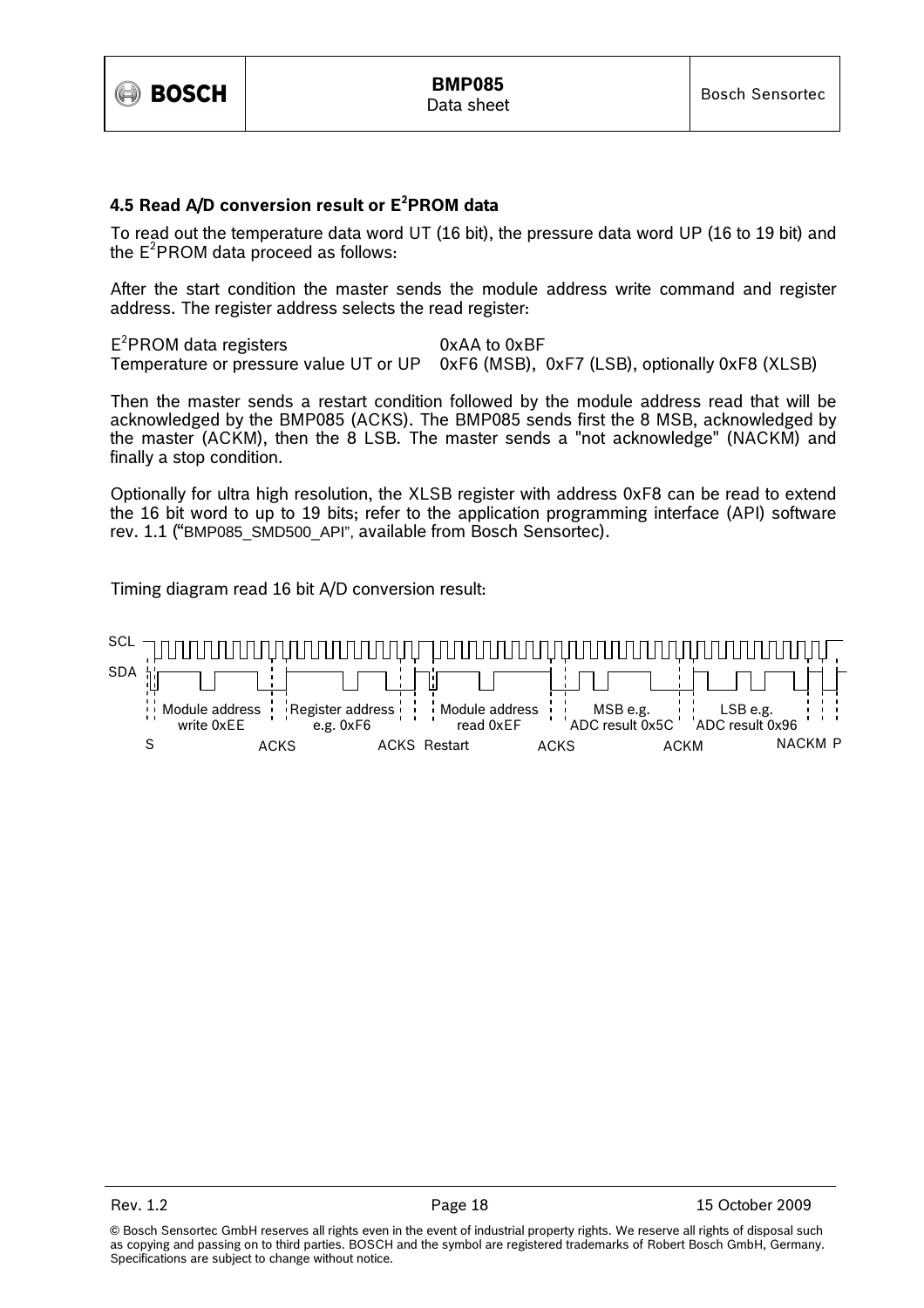## 5 Package

## 5.1 Pin configuration

Picture shows the device in top view. Device pins are shown here transparently only for orientation purposes.



| Pin No.        | <b>Name</b> | <b>Function</b>                 | <b>Type</b>            |
|----------------|-------------|---------------------------------|------------------------|
| 1              | GND         | Ground                          | Power                  |
| $\overline{2}$ | EOC         | End of conversion               | Digital output         |
| 3              | $V_{DDA}$   | Power supply                    | Power                  |
| 4              | $V_{DDD}$   | Digital power supply            | Power                  |
| 5              | <b>NC</b>   | no internal connection          |                        |
| 6              | SCL         | $I2C$ serial bus clock input    | Digital input          |
| 7              | <b>SDA</b>  | $I2C$ serial bus data           | Digital bi-directional |
| 8              | <b>XCLR</b> | master clear (low active) input | Digital input          |

<sup>©</sup> Bosch Sensortec GmbH reserves all rights even in the event of industrial property rights. We reserve all rights of disposal such as copying and passing on to third parties. BOSCH and the symbol are registered trademarks of Robert Bosch GmbH, Germany. Specifications are subject to change without notice.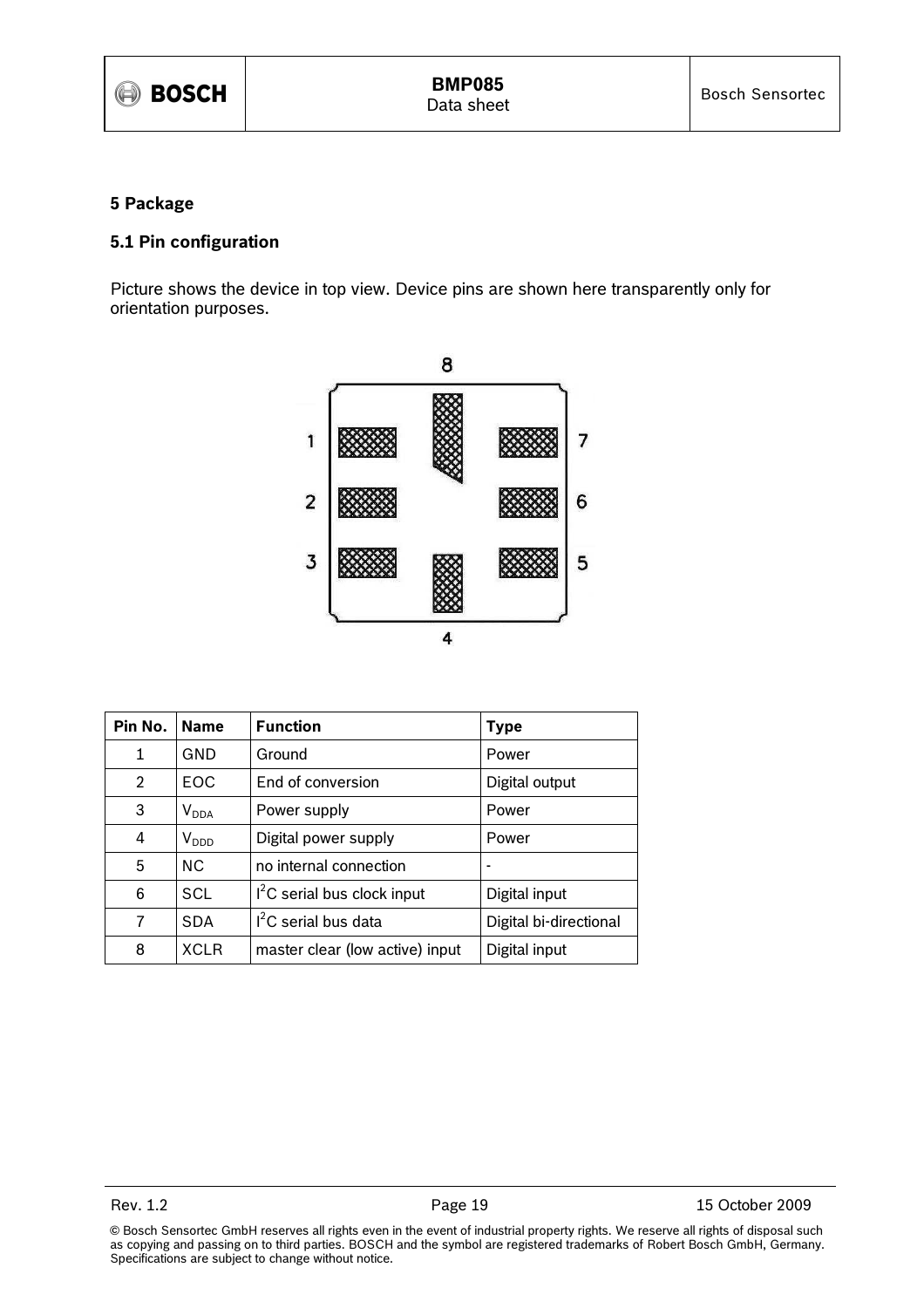

## 5.2 Outline dimensions

The sensor housing is a standard 8-pin lead-less chip carrier (LCC8) ceramic package. Its dimensions are 5.0mm x 5.0mm (±0.25mm) x 1.2mm (±0.12mm). Package weight is approximately 0.09grams.

Note: All dimensions are in mm.

## 5.2.1 Top view

Device pins are shown here transparently only for orientation purposes.



5.2.2 Top view with lid



Rev. 1.2 **Page 20** Page 20 15 October 2009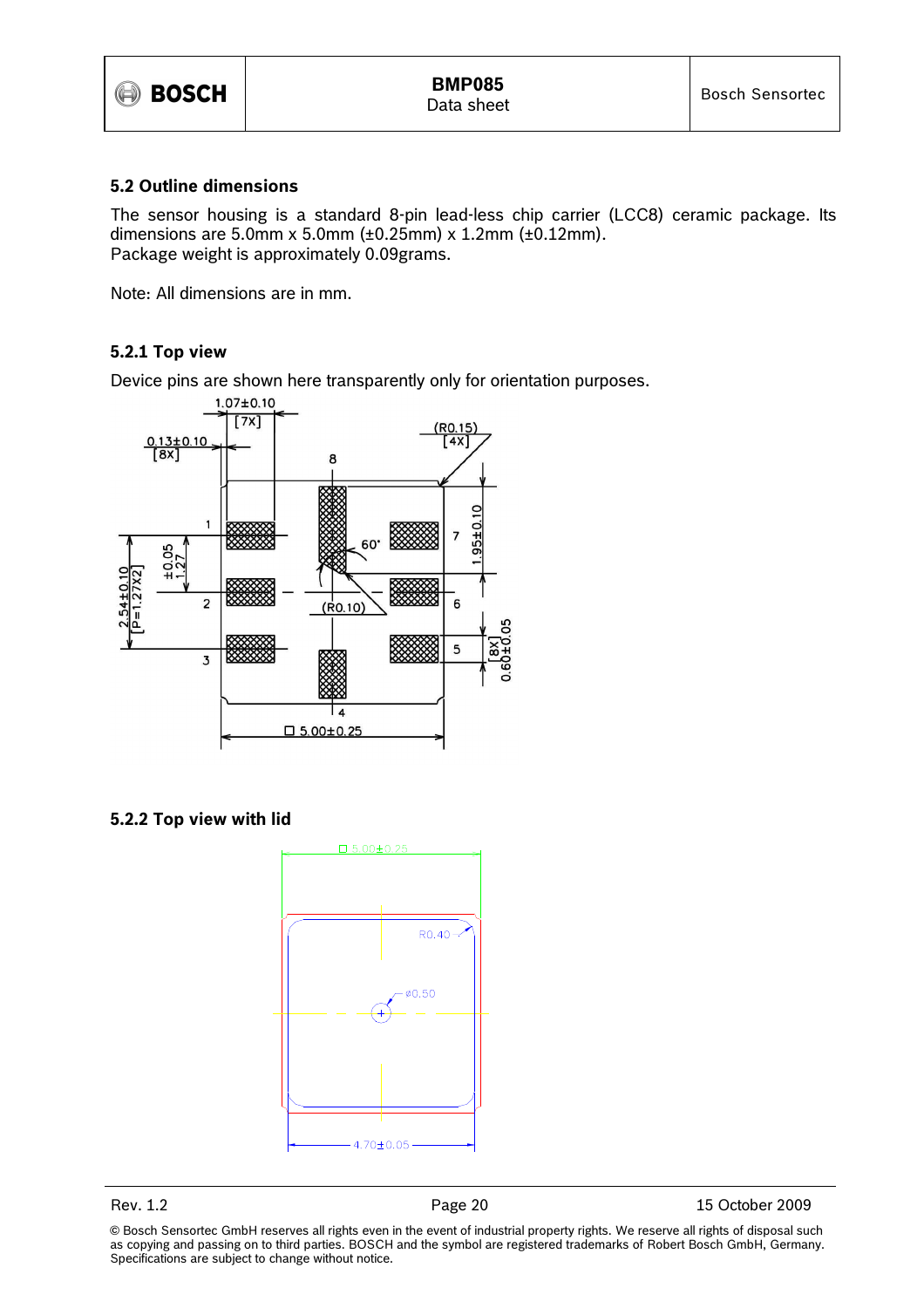

## 5.2.3 Side view with lid

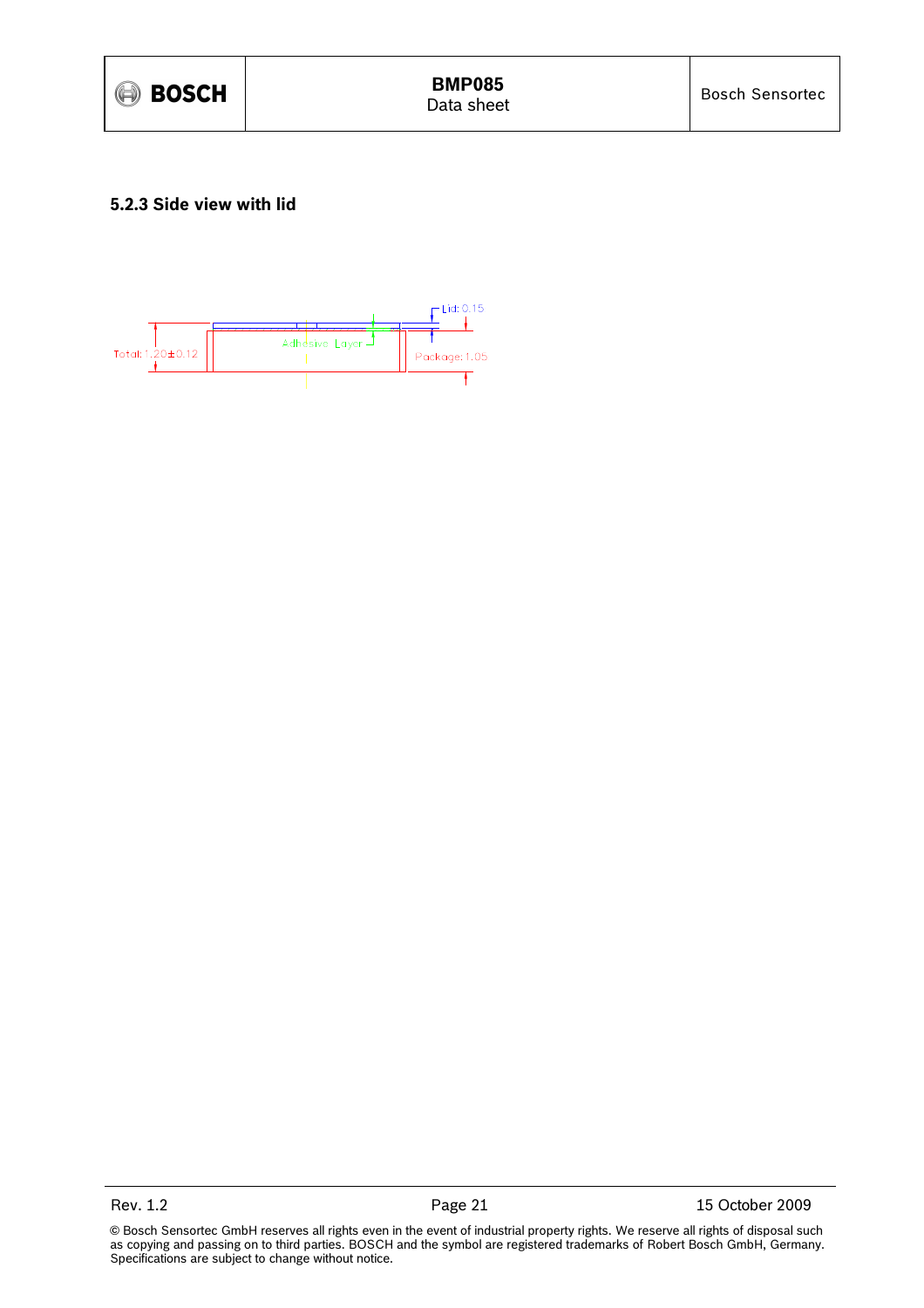

## 5.3 Device marking

The device lid shows the following laser-marking:



The vent hole (diameter 0.5mm) is in the center of the lid, between the Bosch logo and the part ID code (144).

## 5.4 Tape on reel

Number of parts per reel: 3,000 Orientation of the parts inside the reel is according to EN60286-3.



Carrier tape material: Conductive polystyrene C 100,  $10^3 - 10^6$  Ohm/sq.

Dimensions are in mm:

 $A_0$  = 5.30 ± 0.10  $B_0$  = 5.30 ± 0.10<br> $K_0$  = 2.10 ± 0.10  $= 2.10 \pm 0.10$  $P = 8.00 \pm 0.10$  $W = 12.00 + 0.30 / -0.10$  $t = 0.30 \pm 0.05$ 

The bars between the cavities are embossed about 0.2mm into the direction of  $K_0$ . All other dimensions and tolerances follow the EIA 481 standard.

Rev. 1.2 **Page 22** 15 October 2009

<sup>©</sup> Bosch Sensortec GmbH reserves all rights even in the event of industrial property rights. We reserve all rights of disposal such as copying and passing on to third parties. BOSCH and the symbol are registered trademarks of Robert Bosch GmbH, Germany. Specifications are subject to change without notice.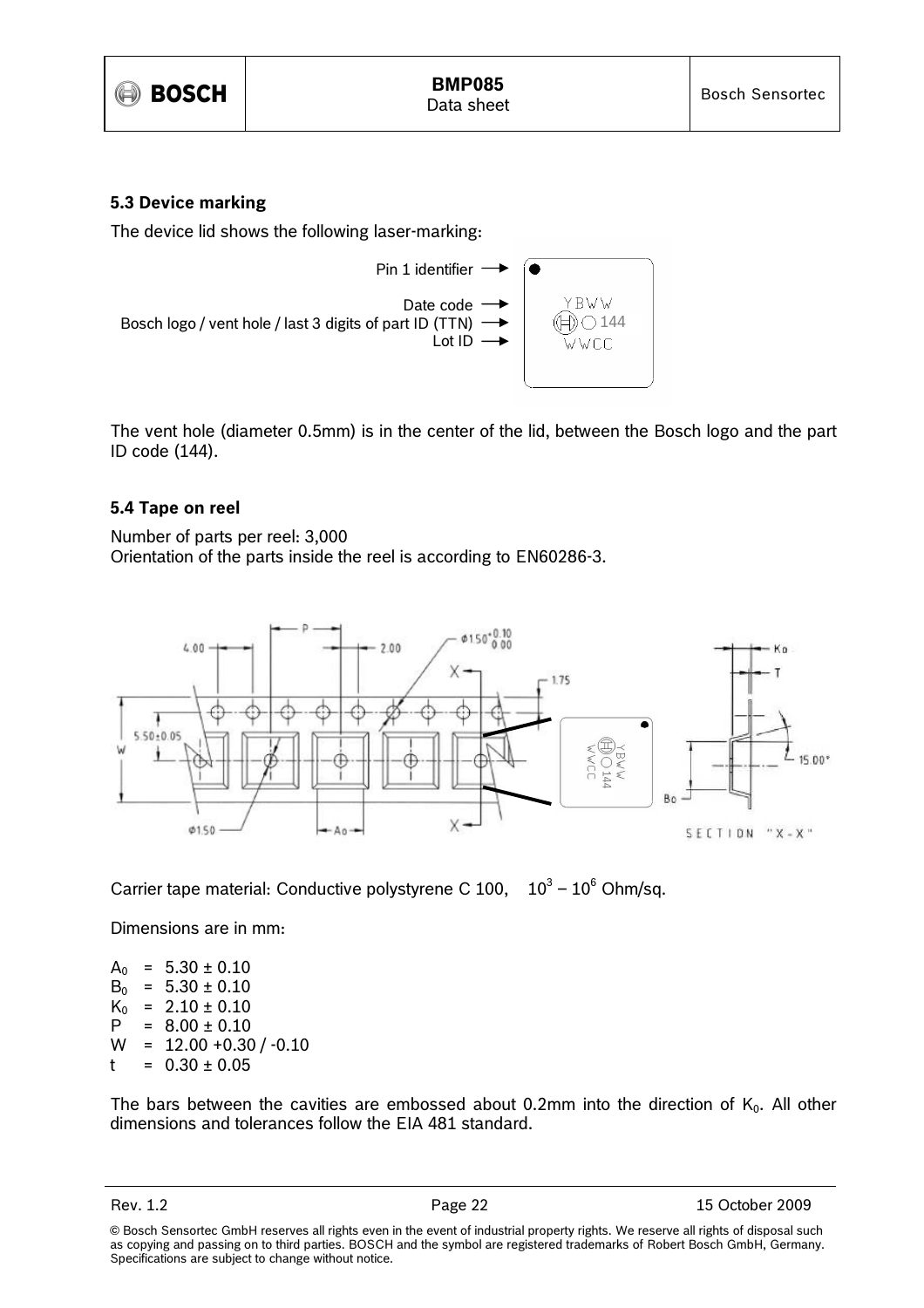## 5.5 Printed circuit board (PCB) design

Recommended PCB design (top view):



## 5.6 Moisture sensitivity level and soldering

The BMP085 is classified MSL 1 (moisture sensitivity level) according to IPC/JEDEC standards J-STD-020D and J-STD-033A.

The device can be soldered Pb-free with a peak temperature of 260°C for 20 to 40 sec. The minimum height of the solder after reflow shall be at least 50µm. This is required for good mechanical decoupling between the sensor device and the printed circuit board (PCB).

The BMP085 devices have to be soldered within 6 months after shipment (shelf life). To ensure good solder-ability, the devices shall be stored at room temperature (20°C).

The soldering process can lead to an offset shift of typically 1hPa.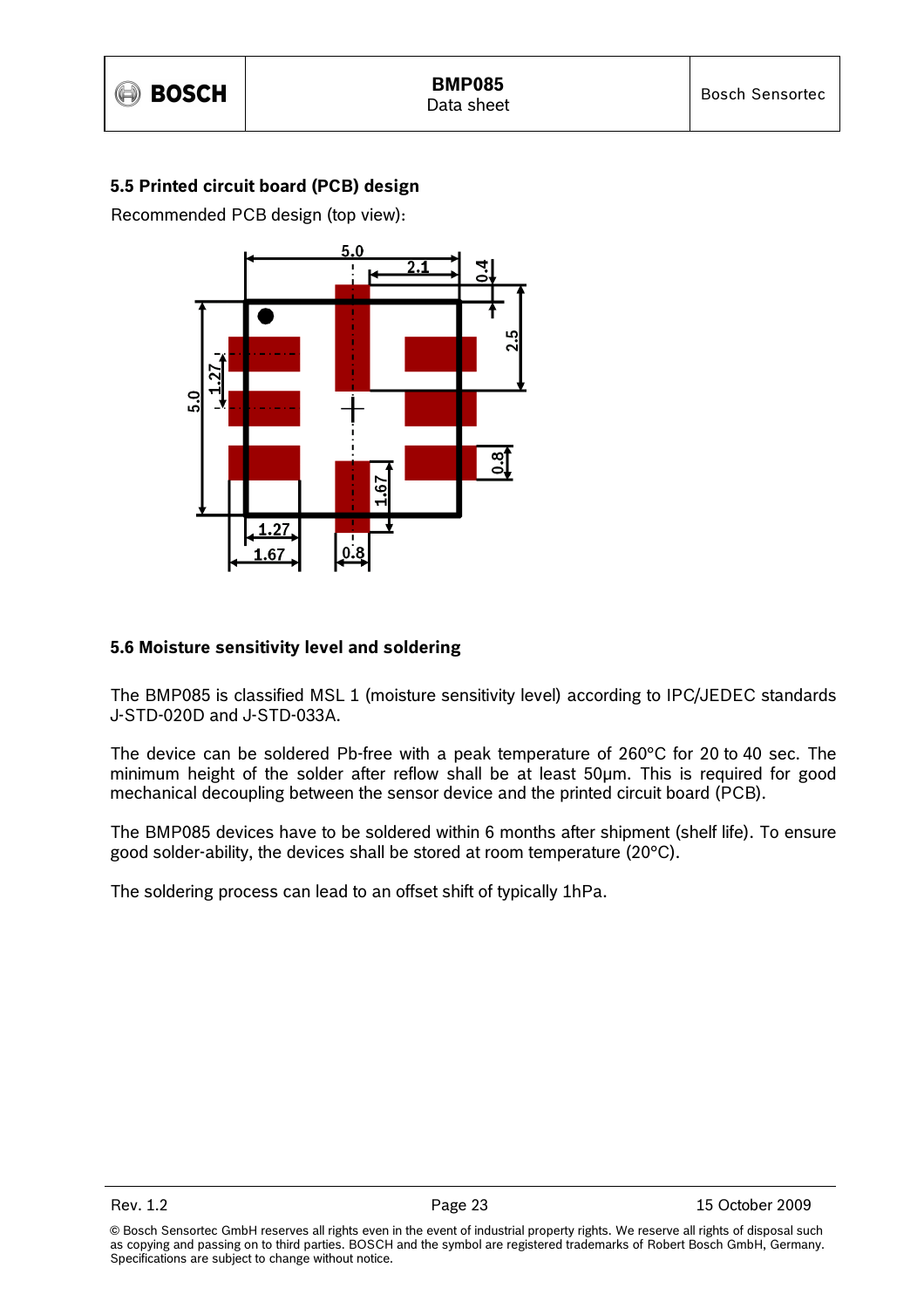

## 5.7 RoHS compliancy

The BMP085 sensor meets the requirements of the EC directive "Restriction of hazardous substances (RoHS)", please refer also to:

"Directive 2002/95/EC of the European Parliament and of the Council of 27 January 2003 on the restriction of the use of certain hazardous substances in electrical and electronic equipment".

The BMP085 sensor is also halogen-free. Please contact your Bosch Sensortec representative for the corresponding analysis report.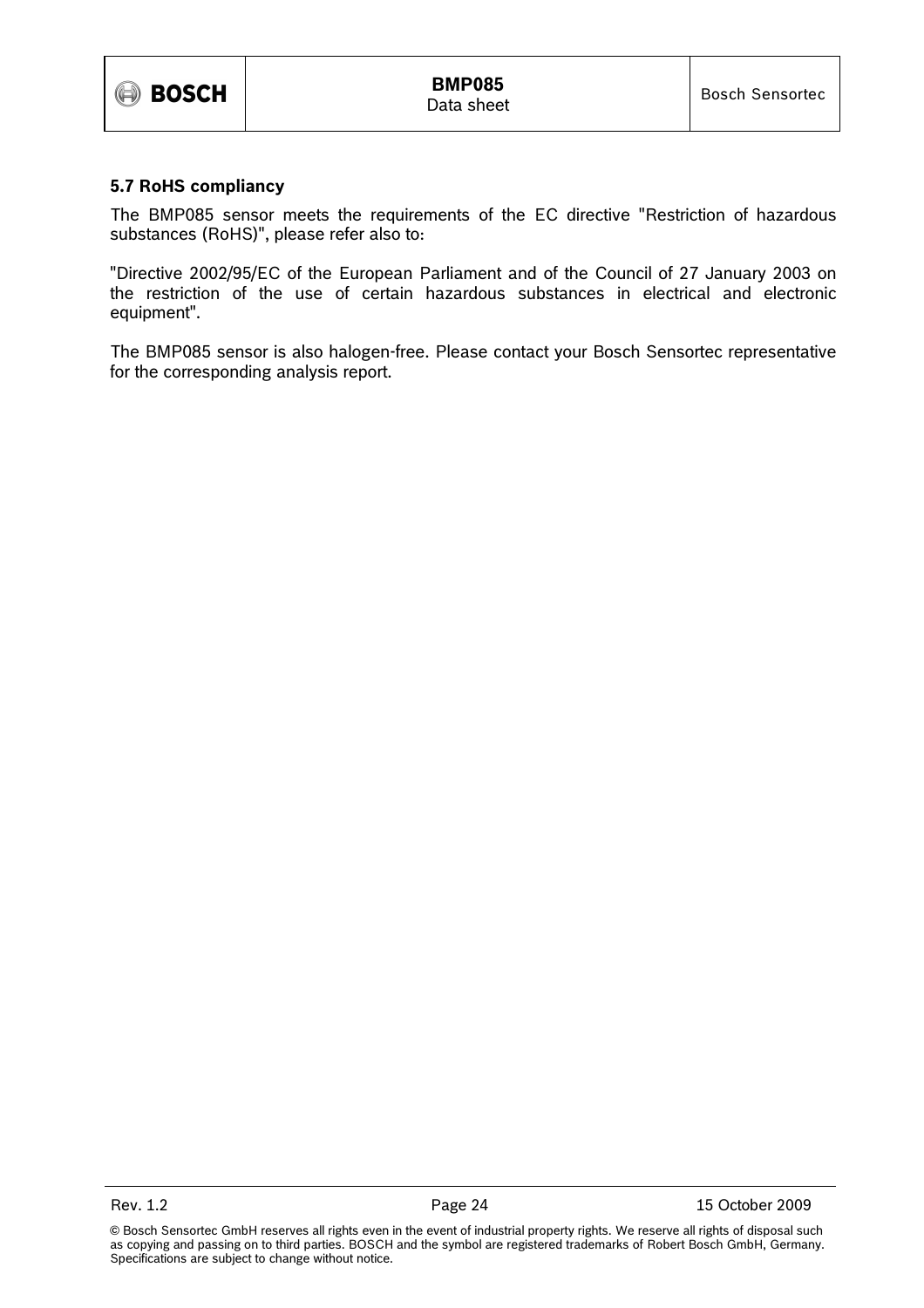

## 5.8 Mounting and assembly recommendations

Please read the following recommendations carefully:

- The clearance above the metal lid shall be 0.1mm at minimum.
- For the device housing appropriate venting needs to be provided in case the ambient pressure shall be measured. If waterproof packaging is needed, venting can be  $\alpha$  accomplished by a vent element with a membrane like Gore-Tex<sup>(TM)</sup>.
- Liquids shall not come into direct contact with the device.
- During operation the sensor is sensitive to light, which can influence the accuracy of the measurement (photo-current of silicon). Therefore, the hole in the top lid shall not be exposed to direct light during operation.
- The BMP085 shall not the placed close the fast heating parts. In case of gradients > 3°C/sec. it is recommended to follow Bosch Sensortec application note ANP015, "Correction of errors induced by fast temperature changes". Please contact your Bosch Sensortec representative for details.
- For further details, please refer to the BMP085 handling, soldering & mounting instructions manual that is also available from Bosch Sensortec.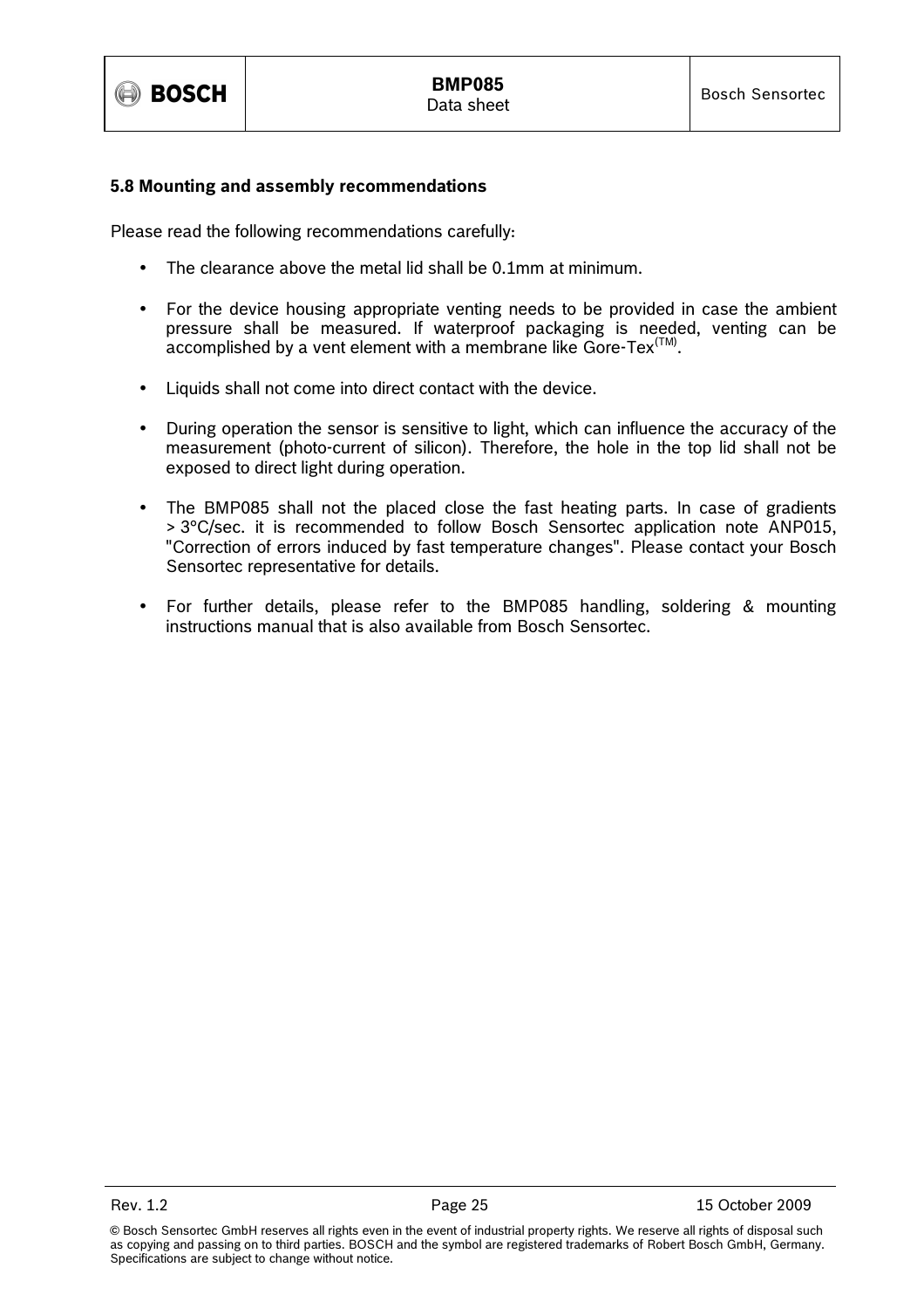

## 6 Legal disclaimer

## 6.1 Engineering samples

Engineering Samples are marked with an asterisk (\*) or (e). Samples may vary from the valid technical specifications of the product series contained in this data sheet. They are therefore not intended or fit for resale to third parties or for use in end products. Their sole purpose is internal client testing. The testing of an engineering sample may in no way replace the testing of a product series. Bosch Sensortec assumes no liability for the use of engineering samples. The Purchaser shall indemnify Bosch Sensortec from all claims arising from the use of engineering samples.

## 6.2 Product use

Bosch Sensortec products are developed for the consumer goods industry. They may only be used within the parameters of this product data sheet. They are not fit for use in life-sustaining or security sensitive systems. Security sensitive systems are those for which a malfunction is expected to lead to bodily harm or significant property damage. In addition, they are not fit for use in products which interact with motor vehicle systems.

The resale and/or use of products are at the purchaser's own risk and his own responsibility. The examination of fitness for the intended use is the sole responsibility of the Purchaser.

The purchaser shall indemnify Bosch Sensortec from all third party claims arising from any product use not covered by the parameters of this product data sheet or not approved by Bosch Sensortec and reimburse Bosch Sensortec for all costs in connection with such claims.

The purchaser must monitor the market for the purchased products, particularly with regard to product safety, and inform Bosch Sensortec without delay of all security relevant incidents.

## 6.3 Application examples and hints

With respect to any examples or hints given herein, any typical values stated herein and/or any information regarding the application of the device, Bosch Sensortec hereby disclaims any and all warranties and liabilities of any kind, including without limitation warranties of noninfringement of intellectual property rights or copyrights of any third party. The information given in this document shall in no event be regarded as a guarantee of conditions or characteristics. They are provided for illustrative purposes only and no evaluation regarding infringement of intellectual property rights or copyrights or regarding functionality, performance or error has been made.

<sup>©</sup> Bosch Sensortec GmbH reserves all rights even in the event of industrial property rights. We reserve all rights of disposal such as copying and passing on to third parties. BOSCH and the symbol are registered trademarks of Robert Bosch GmbH, Germany. Specifications are subject to change without notice.